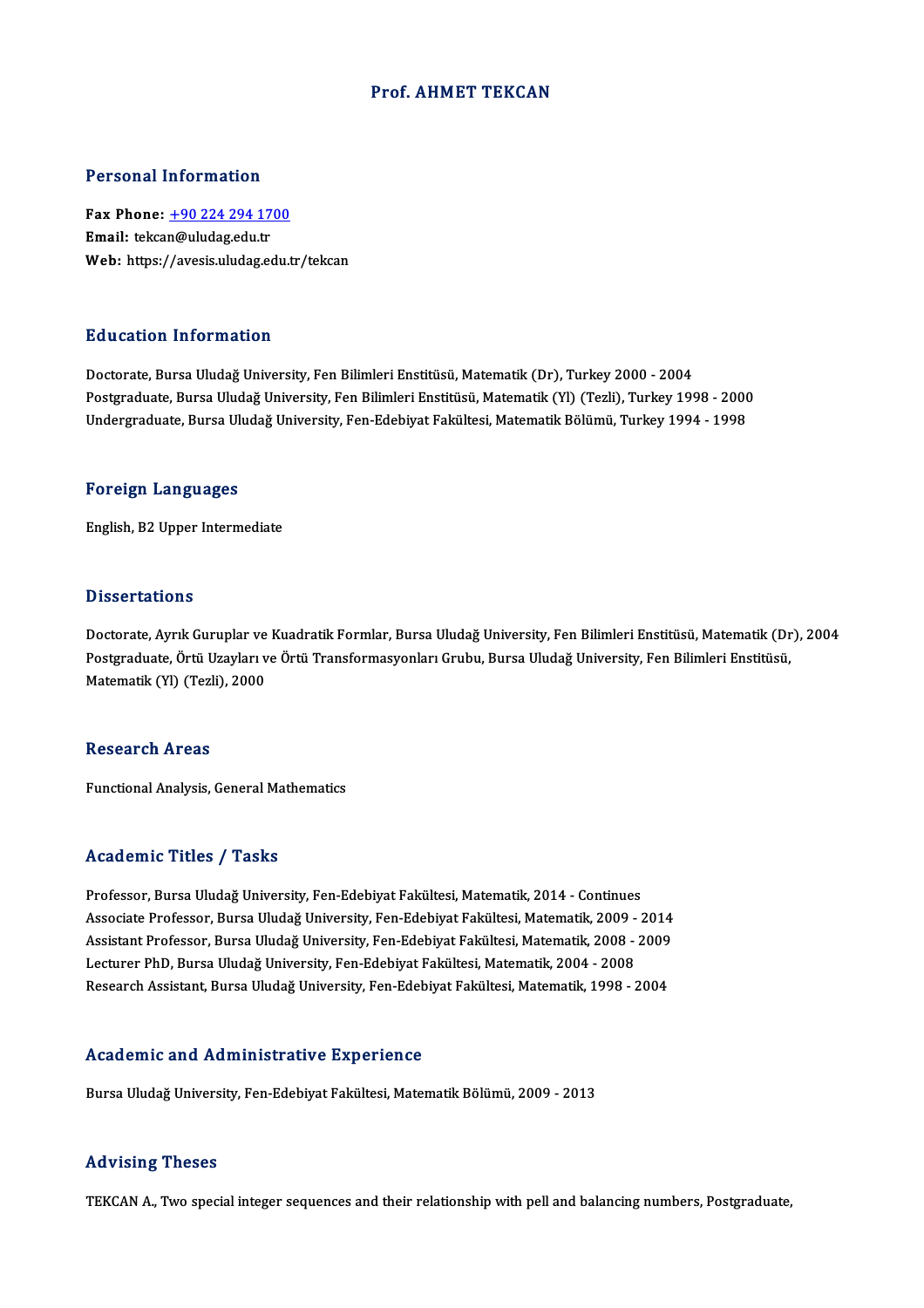A.Akın(Student),2019

A.Akın(Student), 2019<br>TEKCAN A., Pozitive definite forms, bases, indefinite forms, quadratic ideals ve diophantine equations, Postgraduate,<br>S.KUTU U(Student), 2017 A.Akın(Student), 2019<br>TEKCAN A., Pozitive defin<br>Ş.KUTLU(Student), 2017<br>TEKCAN A. Conoralized b TEKCAN A., Pozitive definite forms, bases, indefinite forms, quadratic ideals ve dioph:<br>Ş.KUTLU(Student), 2017<br>TEKCAN A., Generalized balancing numbers, Postgraduate, A.YAZLA(Student), 2017<br>TEKCAN A., Indefinite quadratic \$.KUTLU(Student), 2017<br>TEKCAN A., Generalized balancing numbers, Postgraduate, A.YAZLA(Student), 2017<br>TEKCAN A., Indefinite quadratic forms and generalized pell sequences, Postgraduate, M.TAYAT(Student), 2016<br>TEKCAN A., Pa

TEKCAN A., Generalized balancing numbers, Postgraduate, A.YAZLA(Student), 2017<br>TEKCAN A., Indefinite quadratic forms and generalized pell sequences, Postgraduate, M.TAYAT(S<br>TEKCAN A., Balancing numbers and algebraic proper TEKCAN A., Indefinite quadratic forms and generalized pell sequences, Postgraduate, M.TAYA<br>TEKCAN A., Balancing numbers and algebraic properties, Postgraduate, M.ESRA(Student), 20<br>TEKCAN A., Some integer sequences and Pell

TEKCAN A., Balancing numbers and algebraic properties, Postgraduate, M.ESRA(Student), 2014<br>TEKCAN A., Some integer sequences and Pell equations, Doctorate, A.ÖZKOÇ(Student), 2013<br>TEKCAN A., Quadratik forms and diophantine

# IERCAN A., Quadrauk forms and diophanune equations, Postgraduate, H.ALKAN(Student), 20<br>Articles Published in Journals That Entered SCI, SSCI and AHCI Indexes

| SOME ALGEBRAIC RELATIONS ON BALANCING NUMBERS<br>L.<br>Gozeri G. K., Ozkoc A., TEKCAN A.<br>UTILITAS MATHEMATICA, vol.103, pp.217-236, 2017 (Journal Indexed in SCI)<br>TRIANGULAR AND SQUARE TRIANGULAR NUMBERS INVOLVING GENERALIZED PELL NUMBERS<br>П.<br>Ozkoc A., TEKCAN A., Gozeri G. K.<br>UTILITAS MATHEMATICA, vol.102, pp.231-254, 2017 (Journal Indexed in SCI)<br>INDEFINITE QUADRATIC FORMS AND PELL EQUATIONS INVOLVING QUADRATIC IDEALS<br>III.<br>TEKCAN A.<br>MATHEMATICAL REPORTS, vol.19, no.2, pp.263-279, 2017 (Journal Indexed in SCI)<br>SOME ALGEBRAIC RELATIONS ON INTEGER SEQUENCES INVOLVING OBLONG AND BALANCING<br>IV.<br><b>NUMBERS</b><br>TEKCAN A., Ozkoc A., Erasik M. E.<br>ARS COMBINATORIA, vol.128, pp.11-31, 2016 (Journal Indexed in SCI)<br>ON ALGEBRAIC IDENTITIES ON A NEW INTEGER SEQUENCE WITH FOUR PARAMETERS<br>V.<br>TEKCAN A, Ozkoc A, Engur M, Ozbek M. E.<br>ARS COMBINATORIA, vol.127, pp.225-238, 2016 (Journal Indexed in SCI)<br>ON POSITIVE DEFINITE QUADRATIC FORMS AND THE EXTENDED HECKE GROUP (H)over-bar(root 2)<br>VI.<br>Cildir M., Koruoglu O., TEKCAN A.<br>MATHEMATICAL REPORTS, vol.18, no.3, pp.355-361, 2016 (Journal Indexed in SCI)<br>THE INTEGER SEQUENCE $B = B-n(P, Q)$ with PARAMETERS P AND Q<br>VII.<br>Kocapinar C., Ozkoc A., TEKCAN A.<br>ARS COMBINATORIA, vol.121, pp.187-200, 2015 (Journal Indexed in SCI)<br>BALANCING, PELL AND SQUARE TRIANGULAR FUNCTIONS<br>TEKCAN A., Tayat M., Olajos P.<br>MISKOLC MATHEMATICAL NOTES, vol.16, no.2, pp.1219-1231, 2015 (Journal Indexed in SCI)<br>THE NUMBER OF SOLUTIONS OF PELL EQUATIONS $x(2) - ky(2) = N$ AND $x(2) + xy - ky(2) = N$ OVER<br>IX.<br>$F-p$<br>Tekcan A.<br>ARS COMBINATORIA, vol.102, pp.225-236, 2011 (Journal Indexed in SCI)<br>Solving some parametric quadratic Diophantine equation over Z and F-p<br>X.<br>Ozkoc A., TEKCAN A., CANGÜL İ.N.<br>APPLIED MATHEMATICS AND COMPUTATION, vol.218, no.3, pp.703-706, 2011 (Journal Indexed in SCI)<br>n-UNIVERSAL QUADRATIC FORMS, QUADRATIC IDEALS AND ELLIPTIC CURVES OVER FINITE FIELDS<br>XI.<br>Tekcan A., Ozkoc A.<br>MATHEMATICAL REPORTS, vol.13, no.2, pp.205-216, 2011 (Journal Indexed in SCI)<br>Rational Points on Curves over Finite Fields<br>XII.<br>TEKCAN A., ALKAN H., ÖZKOÇ A., ÇETİN E., CANGÜL İ. N.<br>Ant. Jour. of Mathematics, vol.7, no.4, pp.431-437, 2010 (Journal Indexed in SCI)<br>Quadratic Diophantine Equation x(2) - (t(2) - t)y(2) - (4t-2)x + (4t(2)-4t)y=0<br>XIII. | Articles Published in Journals That Entered SCI, SSCI and AHCI Indexes |  |  |
|----------------------------------------------------------------------------------------------------------------------------------------------------------------------------------------------------------------------------------------------------------------------------------------------------------------------------------------------------------------------------------------------------------------------------------------------------------------------------------------------------------------------------------------------------------------------------------------------------------------------------------------------------------------------------------------------------------------------------------------------------------------------------------------------------------------------------------------------------------------------------------------------------------------------------------------------------------------------------------------------------------------------------------------------------------------------------------------------------------------------------------------------------------------------------------------------------------------------------------------------------------------------------------------------------------------------------------------------------------------------------------------------------------------------------------------------------------------------------------------------------------------------------------------------------------------------------------------------------------------------------------------------------------------------------------------------------------------------------------------------------------------------------------------------------------------------------------------------------------------------------------------------------------------------------------------------------------------------------------------------------------------------------------------------------------------------------------------------------------------------------------------------------------------------------------------------------------------------------------------------------------------------------------------------------------------------------------------------------------------------------------------------------------------------------------------------------------------------------------------------------------------|------------------------------------------------------------------------|--|--|
| VIII.                                                                                                                                                                                                                                                                                                                                                                                                                                                                                                                                                                                                                                                                                                                                                                                                                                                                                                                                                                                                                                                                                                                                                                                                                                                                                                                                                                                                                                                                                                                                                                                                                                                                                                                                                                                                                                                                                                                                                                                                                                                                                                                                                                                                                                                                                                                                                                                                                                                                                                          |                                                                        |  |  |
|                                                                                                                                                                                                                                                                                                                                                                                                                                                                                                                                                                                                                                                                                                                                                                                                                                                                                                                                                                                                                                                                                                                                                                                                                                                                                                                                                                                                                                                                                                                                                                                                                                                                                                                                                                                                                                                                                                                                                                                                                                                                                                                                                                                                                                                                                                                                                                                                                                                                                                                |                                                                        |  |  |
|                                                                                                                                                                                                                                                                                                                                                                                                                                                                                                                                                                                                                                                                                                                                                                                                                                                                                                                                                                                                                                                                                                                                                                                                                                                                                                                                                                                                                                                                                                                                                                                                                                                                                                                                                                                                                                                                                                                                                                                                                                                                                                                                                                                                                                                                                                                                                                                                                                                                                                                |                                                                        |  |  |
|                                                                                                                                                                                                                                                                                                                                                                                                                                                                                                                                                                                                                                                                                                                                                                                                                                                                                                                                                                                                                                                                                                                                                                                                                                                                                                                                                                                                                                                                                                                                                                                                                                                                                                                                                                                                                                                                                                                                                                                                                                                                                                                                                                                                                                                                                                                                                                                                                                                                                                                |                                                                        |  |  |
|                                                                                                                                                                                                                                                                                                                                                                                                                                                                                                                                                                                                                                                                                                                                                                                                                                                                                                                                                                                                                                                                                                                                                                                                                                                                                                                                                                                                                                                                                                                                                                                                                                                                                                                                                                                                                                                                                                                                                                                                                                                                                                                                                                                                                                                                                                                                                                                                                                                                                                                |                                                                        |  |  |
|                                                                                                                                                                                                                                                                                                                                                                                                                                                                                                                                                                                                                                                                                                                                                                                                                                                                                                                                                                                                                                                                                                                                                                                                                                                                                                                                                                                                                                                                                                                                                                                                                                                                                                                                                                                                                                                                                                                                                                                                                                                                                                                                                                                                                                                                                                                                                                                                                                                                                                                |                                                                        |  |  |
|                                                                                                                                                                                                                                                                                                                                                                                                                                                                                                                                                                                                                                                                                                                                                                                                                                                                                                                                                                                                                                                                                                                                                                                                                                                                                                                                                                                                                                                                                                                                                                                                                                                                                                                                                                                                                                                                                                                                                                                                                                                                                                                                                                                                                                                                                                                                                                                                                                                                                                                |                                                                        |  |  |
|                                                                                                                                                                                                                                                                                                                                                                                                                                                                                                                                                                                                                                                                                                                                                                                                                                                                                                                                                                                                                                                                                                                                                                                                                                                                                                                                                                                                                                                                                                                                                                                                                                                                                                                                                                                                                                                                                                                                                                                                                                                                                                                                                                                                                                                                                                                                                                                                                                                                                                                |                                                                        |  |  |
|                                                                                                                                                                                                                                                                                                                                                                                                                                                                                                                                                                                                                                                                                                                                                                                                                                                                                                                                                                                                                                                                                                                                                                                                                                                                                                                                                                                                                                                                                                                                                                                                                                                                                                                                                                                                                                                                                                                                                                                                                                                                                                                                                                                                                                                                                                                                                                                                                                                                                                                |                                                                        |  |  |
|                                                                                                                                                                                                                                                                                                                                                                                                                                                                                                                                                                                                                                                                                                                                                                                                                                                                                                                                                                                                                                                                                                                                                                                                                                                                                                                                                                                                                                                                                                                                                                                                                                                                                                                                                                                                                                                                                                                                                                                                                                                                                                                                                                                                                                                                                                                                                                                                                                                                                                                |                                                                        |  |  |
|                                                                                                                                                                                                                                                                                                                                                                                                                                                                                                                                                                                                                                                                                                                                                                                                                                                                                                                                                                                                                                                                                                                                                                                                                                                                                                                                                                                                                                                                                                                                                                                                                                                                                                                                                                                                                                                                                                                                                                                                                                                                                                                                                                                                                                                                                                                                                                                                                                                                                                                |                                                                        |  |  |
|                                                                                                                                                                                                                                                                                                                                                                                                                                                                                                                                                                                                                                                                                                                                                                                                                                                                                                                                                                                                                                                                                                                                                                                                                                                                                                                                                                                                                                                                                                                                                                                                                                                                                                                                                                                                                                                                                                                                                                                                                                                                                                                                                                                                                                                                                                                                                                                                                                                                                                                |                                                                        |  |  |
|                                                                                                                                                                                                                                                                                                                                                                                                                                                                                                                                                                                                                                                                                                                                                                                                                                                                                                                                                                                                                                                                                                                                                                                                                                                                                                                                                                                                                                                                                                                                                                                                                                                                                                                                                                                                                                                                                                                                                                                                                                                                                                                                                                                                                                                                                                                                                                                                                                                                                                                |                                                                        |  |  |
|                                                                                                                                                                                                                                                                                                                                                                                                                                                                                                                                                                                                                                                                                                                                                                                                                                                                                                                                                                                                                                                                                                                                                                                                                                                                                                                                                                                                                                                                                                                                                                                                                                                                                                                                                                                                                                                                                                                                                                                                                                                                                                                                                                                                                                                                                                                                                                                                                                                                                                                |                                                                        |  |  |
|                                                                                                                                                                                                                                                                                                                                                                                                                                                                                                                                                                                                                                                                                                                                                                                                                                                                                                                                                                                                                                                                                                                                                                                                                                                                                                                                                                                                                                                                                                                                                                                                                                                                                                                                                                                                                                                                                                                                                                                                                                                                                                                                                                                                                                                                                                                                                                                                                                                                                                                |                                                                        |  |  |
|                                                                                                                                                                                                                                                                                                                                                                                                                                                                                                                                                                                                                                                                                                                                                                                                                                                                                                                                                                                                                                                                                                                                                                                                                                                                                                                                                                                                                                                                                                                                                                                                                                                                                                                                                                                                                                                                                                                                                                                                                                                                                                                                                                                                                                                                                                                                                                                                                                                                                                                |                                                                        |  |  |
|                                                                                                                                                                                                                                                                                                                                                                                                                                                                                                                                                                                                                                                                                                                                                                                                                                                                                                                                                                                                                                                                                                                                                                                                                                                                                                                                                                                                                                                                                                                                                                                                                                                                                                                                                                                                                                                                                                                                                                                                                                                                                                                                                                                                                                                                                                                                                                                                                                                                                                                |                                                                        |  |  |
|                                                                                                                                                                                                                                                                                                                                                                                                                                                                                                                                                                                                                                                                                                                                                                                                                                                                                                                                                                                                                                                                                                                                                                                                                                                                                                                                                                                                                                                                                                                                                                                                                                                                                                                                                                                                                                                                                                                                                                                                                                                                                                                                                                                                                                                                                                                                                                                                                                                                                                                |                                                                        |  |  |
|                                                                                                                                                                                                                                                                                                                                                                                                                                                                                                                                                                                                                                                                                                                                                                                                                                                                                                                                                                                                                                                                                                                                                                                                                                                                                                                                                                                                                                                                                                                                                                                                                                                                                                                                                                                                                                                                                                                                                                                                                                                                                                                                                                                                                                                                                                                                                                                                                                                                                                                |                                                                        |  |  |
|                                                                                                                                                                                                                                                                                                                                                                                                                                                                                                                                                                                                                                                                                                                                                                                                                                                                                                                                                                                                                                                                                                                                                                                                                                                                                                                                                                                                                                                                                                                                                                                                                                                                                                                                                                                                                                                                                                                                                                                                                                                                                                                                                                                                                                                                                                                                                                                                                                                                                                                |                                                                        |  |  |
|                                                                                                                                                                                                                                                                                                                                                                                                                                                                                                                                                                                                                                                                                                                                                                                                                                                                                                                                                                                                                                                                                                                                                                                                                                                                                                                                                                                                                                                                                                                                                                                                                                                                                                                                                                                                                                                                                                                                                                                                                                                                                                                                                                                                                                                                                                                                                                                                                                                                                                                |                                                                        |  |  |
|                                                                                                                                                                                                                                                                                                                                                                                                                                                                                                                                                                                                                                                                                                                                                                                                                                                                                                                                                                                                                                                                                                                                                                                                                                                                                                                                                                                                                                                                                                                                                                                                                                                                                                                                                                                                                                                                                                                                                                                                                                                                                                                                                                                                                                                                                                                                                                                                                                                                                                                |                                                                        |  |  |
|                                                                                                                                                                                                                                                                                                                                                                                                                                                                                                                                                                                                                                                                                                                                                                                                                                                                                                                                                                                                                                                                                                                                                                                                                                                                                                                                                                                                                                                                                                                                                                                                                                                                                                                                                                                                                                                                                                                                                                                                                                                                                                                                                                                                                                                                                                                                                                                                                                                                                                                |                                                                        |  |  |
|                                                                                                                                                                                                                                                                                                                                                                                                                                                                                                                                                                                                                                                                                                                                                                                                                                                                                                                                                                                                                                                                                                                                                                                                                                                                                                                                                                                                                                                                                                                                                                                                                                                                                                                                                                                                                                                                                                                                                                                                                                                                                                                                                                                                                                                                                                                                                                                                                                                                                                                |                                                                        |  |  |
|                                                                                                                                                                                                                                                                                                                                                                                                                                                                                                                                                                                                                                                                                                                                                                                                                                                                                                                                                                                                                                                                                                                                                                                                                                                                                                                                                                                                                                                                                                                                                                                                                                                                                                                                                                                                                                                                                                                                                                                                                                                                                                                                                                                                                                                                                                                                                                                                                                                                                                                |                                                                        |  |  |
|                                                                                                                                                                                                                                                                                                                                                                                                                                                                                                                                                                                                                                                                                                                                                                                                                                                                                                                                                                                                                                                                                                                                                                                                                                                                                                                                                                                                                                                                                                                                                                                                                                                                                                                                                                                                                                                                                                                                                                                                                                                                                                                                                                                                                                                                                                                                                                                                                                                                                                                |                                                                        |  |  |
|                                                                                                                                                                                                                                                                                                                                                                                                                                                                                                                                                                                                                                                                                                                                                                                                                                                                                                                                                                                                                                                                                                                                                                                                                                                                                                                                                                                                                                                                                                                                                                                                                                                                                                                                                                                                                                                                                                                                                                                                                                                                                                                                                                                                                                                                                                                                                                                                                                                                                                                |                                                                        |  |  |
|                                                                                                                                                                                                                                                                                                                                                                                                                                                                                                                                                                                                                                                                                                                                                                                                                                                                                                                                                                                                                                                                                                                                                                                                                                                                                                                                                                                                                                                                                                                                                                                                                                                                                                                                                                                                                                                                                                                                                                                                                                                                                                                                                                                                                                                                                                                                                                                                                                                                                                                |                                                                        |  |  |
|                                                                                                                                                                                                                                                                                                                                                                                                                                                                                                                                                                                                                                                                                                                                                                                                                                                                                                                                                                                                                                                                                                                                                                                                                                                                                                                                                                                                                                                                                                                                                                                                                                                                                                                                                                                                                                                                                                                                                                                                                                                                                                                                                                                                                                                                                                                                                                                                                                                                                                                |                                                                        |  |  |
|                                                                                                                                                                                                                                                                                                                                                                                                                                                                                                                                                                                                                                                                                                                                                                                                                                                                                                                                                                                                                                                                                                                                                                                                                                                                                                                                                                                                                                                                                                                                                                                                                                                                                                                                                                                                                                                                                                                                                                                                                                                                                                                                                                                                                                                                                                                                                                                                                                                                                                                |                                                                        |  |  |
|                                                                                                                                                                                                                                                                                                                                                                                                                                                                                                                                                                                                                                                                                                                                                                                                                                                                                                                                                                                                                                                                                                                                                                                                                                                                                                                                                                                                                                                                                                                                                                                                                                                                                                                                                                                                                                                                                                                                                                                                                                                                                                                                                                                                                                                                                                                                                                                                                                                                                                                |                                                                        |  |  |
|                                                                                                                                                                                                                                                                                                                                                                                                                                                                                                                                                                                                                                                                                                                                                                                                                                                                                                                                                                                                                                                                                                                                                                                                                                                                                                                                                                                                                                                                                                                                                                                                                                                                                                                                                                                                                                                                                                                                                                                                                                                                                                                                                                                                                                                                                                                                                                                                                                                                                                                |                                                                        |  |  |
|                                                                                                                                                                                                                                                                                                                                                                                                                                                                                                                                                                                                                                                                                                                                                                                                                                                                                                                                                                                                                                                                                                                                                                                                                                                                                                                                                                                                                                                                                                                                                                                                                                                                                                                                                                                                                                                                                                                                                                                                                                                                                                                                                                                                                                                                                                                                                                                                                                                                                                                |                                                                        |  |  |
|                                                                                                                                                                                                                                                                                                                                                                                                                                                                                                                                                                                                                                                                                                                                                                                                                                                                                                                                                                                                                                                                                                                                                                                                                                                                                                                                                                                                                                                                                                                                                                                                                                                                                                                                                                                                                                                                                                                                                                                                                                                                                                                                                                                                                                                                                                                                                                                                                                                                                                                |                                                                        |  |  |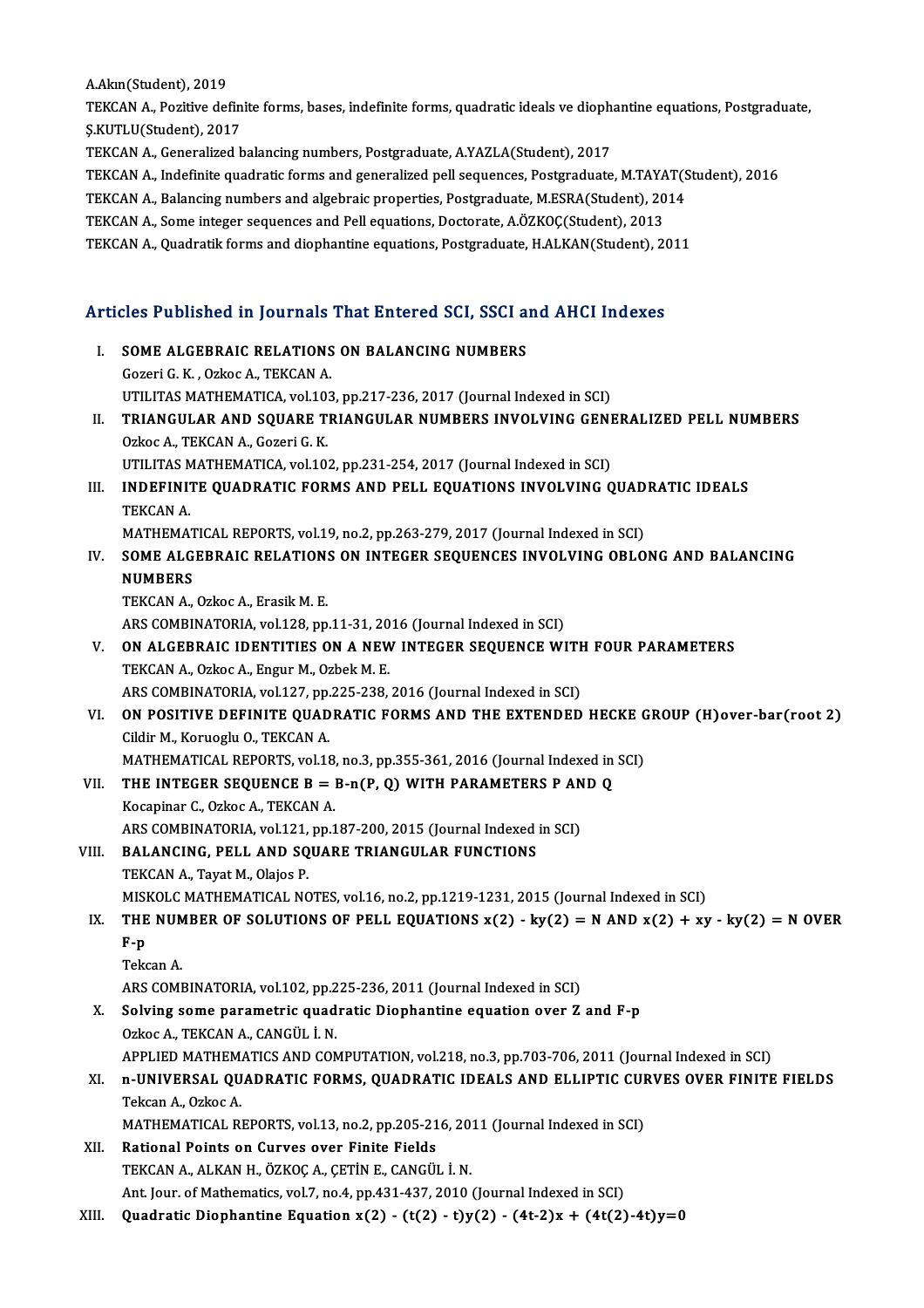Ozkoc A., TEKCAN A. Ozkoc A., TEKCAN A.<br>BULLETIN OF THE MALAYSIAN MATHEMATICAL SCIENCES SOCIETY, vol.33, no.2, pp.273-280, 2010 (Journal Ozkoc A., TEKCA<br>BULLETIN OF T<br>Indexed in SCI)<br>Indefinite Oue BULLETIN OF THE MALAYSIAN MATHEMATICAL SCIENO<br>Indexed in SCI)<br>XIV. Indefinite Quadratic Forms and their Neighbours<br>TEVCAN A GYVOC A CANCULLAN

### Indexed in SCI)<br>XIV. Indefinite Quadratic Forms and their Neighbours Numerical Analysis and Applied Mathematics, AIP Conf. Proc., vol.1281, pp.1102-1105, 2010 (Journal Indexed in SCI Expanded) TEKCAN A., ÖZKOÇ A., CANGÜL İ. N. Numerical Analysis and Applied Mathematics, AIP Conf. Proc., vol.1281, pp.1102-1105,<br>SCI Expanded)<br>XV. The Diophantine equation x(2) - (t(2) + t)y(2) - (4t+2)x + (4t(2)+4t)y=0<br>TEVCAN A Orkec A

## SCI Expanded)<br>The Diophantine e<br>TEKCAN A., Ozkoc A.<br>PEVISTA MATEMATI The Diophantine equation x(2) - (t(2) + t)y(2) - (4t+2)x + (4t(2)+4t)y=0<br>TEKCAN A., Ozkoc A.<br>REVISTA MATEMATICA COMPLUTENSE, vol.23, no.1, pp.251-260, 2010 (Journal Indexed in SCI)<br>THE BASE POINTS OF INDEFINITE OUADRATIC F TEKCAN A., Ozkoc A.<br>REVISTA MATEMATICA COMPLUTENSE, vol.23, no.1, pp.251-260, 2010 (Journal Indexed in SCI)<br>XVI. THE BASE POINTS OF INDEFINITE QUADRATIC FORMS IN THE CYCLE AND PROPER CYCLE OF AN

REVISTA MATEMATICA COMPLUTEN<br>THE BASE POINTS OF INDEFINIT<br>INDEFINITE QUADRATIC FORM<br>Teksan A THE BAS<br>INDEFIN<br>Tekcan A.<br>HACETTE INDEFINITE QUADRATIC FORM<br>Tekcan A.<br>HACETTEPE JOURNAL OF MATHEMATICS AND STATISTICS, vol.36, no.2, pp.101-114, 2007 (Journal Indexed in SCI)<br>Preper sysles of indefinite suedratis forms and their right peighbors. Tekcan A.<br>HACETTEPE JOURNAL OF MATHEMATICS AND STATISTICS, vol.36, no.2, pp.101<br>XVII. Proper cycles of indefinite quadratic forms and their right neighbors<br>Tekcan A. HACETTE<br>Proper c<br>Tekcan A.<br>APPLICAT Proper cycles of indefinite quadratic forms and their right neighbors<br>Tekcan A.<br>APPLICATIONS OF MATHEMATICS, vol.52, no.5, pp.407-415, 2007 (Journal Indexed in SCI)<br>SOME REMARKS ON INDEFINITE RINARY QUADRATIC FORMS AND QUA

## XVIII. SOME REMARKS ON INDEFINITE BINARY QUADRATIC FORMS AND QUADRATIC IDEALS<br>Tekcan A. APPLICAT<br>SOME RE<br>Tekcan A.<br>HACETTE

HACETTEPE JOURNAL OF MATHEMATICS AND STATISTICS, vol.36, no.1, pp.27-36, 2007 (Journal Indexed in SCI)

# Articles Published in Other Journals

|    | <b>Articles Published in Other Journals</b>                                                                    |
|----|----------------------------------------------------------------------------------------------------------------|
| Ι. | <b>Balcobalancing Numbers and Balcobalancers</b>                                                               |
|    | Tekcan A , Yıldız M                                                                                            |
|    | Creative Mathematics and Informatics, vol.30, no.2, pp.203-222, 2021 (Refereed Journals of Other Institutions) |
| Н. | k-Almost Balancing Numbers                                                                                     |
|    | TEKCAN A                                                                                                       |
|    | INTERNATIONAL JOURNAL OF APPLIED MATHEMATICS & STATISTICS, vol.60, no.3, pp.82-89, 2021 (Journal               |
|    | Indoved in $ECDI$                                                                                              |

TEKCAN A.<br>INTERNATIONAL<br>Indexed in ESCI)<br>+ cobelensing n INTERNATIONAL JOURNAL OF APPLIED MATHI<br>Indexed in ESCI)<br>III. t-cobalancing numbers and t-cobalancers<br>TEVCAN A. Erdom A

Indexed in ESCI)<br>t-cobalancing numl<br>TEKCAN A., Erdem A.<br>NOTES ON NUMPER 7

t-cobalancing numbers and t-cobalancers<br>TEKCAN A., Erdem A.<br>NOTES ON NUMBER THEORY AND DISCRETE MATHEMATICS, vol.26, no.1, pp.45-58, 2020 (Journal Indexed in<br>ESCD TEKCA<br>NOTE:<br>ESCI)<br>Suma NOTES ON NUMBER THEORY AND DISCRETE MATHEMATICS, vol.26<br>ESCI)<br>IV. Sums and Spectral Norms of All Almost Balancing Numbers<br>TEVCAN A

## ESCI)<br>Sums and<br>TEKCAN A.

TEKCAN A.<br>Creative Mathematics and Informatics, vol.28, no.2, pp.203-214, 2019 (Refereed Journals of Other Institutions)

## TEKCAN A.<br>Creative Mathematics and Informatics, vol.28, no.2, pp.203-214, 2019<br>V. Almost balancing, triangular and square triangular numbers<br>TEKCAN A Creative Ma<br>**Almost ba<br>TEKCAN A.**<br>NOTES ON

Almost balancing, triangular and square triangular numbers<br>TEKCAN A.<br>NOTES ON NUMBER THEORY AND DISCRETE MATHEMATICS, vol.25, no.1, pp.108-121, 2019 (Journal Indexed in<br>ESCD TEKCA<br>NOTE:<br>ESCI)<br>Some NOTES ON NUMBER THEORY AND DISCRETE MATHEMATICS, vol.25, no.1, pp.108-<br>ESCI)<br>VI. Some Algebraic Relations on an Integer Sequence with Fixed Parameter<br>ÖZVOC ÖZTÜPK A TEVCAN A

## ESCI)<br>Some Algebraic Relations o<br>ÖZKOÇ ÖZTÜRK A., TEKCAN A.<br>Acta Universitatis Anulansis ve Some Algebraic Relations on an Integer Sequence with Fixed Parameter<br>ÖZKOÇ ÖZTÜRK A., TEKCAN A.<br>Acta Universitatis Apulensis, vol.58, pp.53-66, 2019 (Refereed Journals of Other Institutions)<br>Base points, bases and positive ÖZKOÇ ÖZTÜRK A., TEKCAN A.<br>Acta Universitatis Apulensis, vol.58, pp.53-66, 2019 (<br>VII. Base points, bases and positive definite forms<br>TEKCAN A. Kuth: S

## Acta Universitatis A<br>**Base points, base<br>TEKCAN A., Kutlu S.**<br>ASIAN EUROPEAN I

VII. Base points, bases and positive definite forms<br>TEKCAN A., Kutlu S.<br>ASIAN-EUROPEAN JOURNAL OF MATHEMATICS, vol.11, no.2, 2018 (Journal Indexed in ESCI)

## TEKCAN A., Kutlu S.<br>ASIAN-EUROPEAN JOURNAL OF MATHEMATICS, vol.11, no.2, 2018 (Journal Indexed in ESCI)<br>VIII. Finding the Fundamental Solutions of the Pell Equation x{2}-dy{2}= \pm1 by determining the Right<br>Neighbor of E=( ASIAN-EUROPEAN JOURNA<br>Finding the Fundament:<br>Neighbor of F=(d,0,-1)<br>TEKCAN A KARADENIZ CO Finding the Fundamental Solut<br>Neighbor of F=(d,0,-1)<br>TEKCAN A., KARADENİZ GÖZERİ G.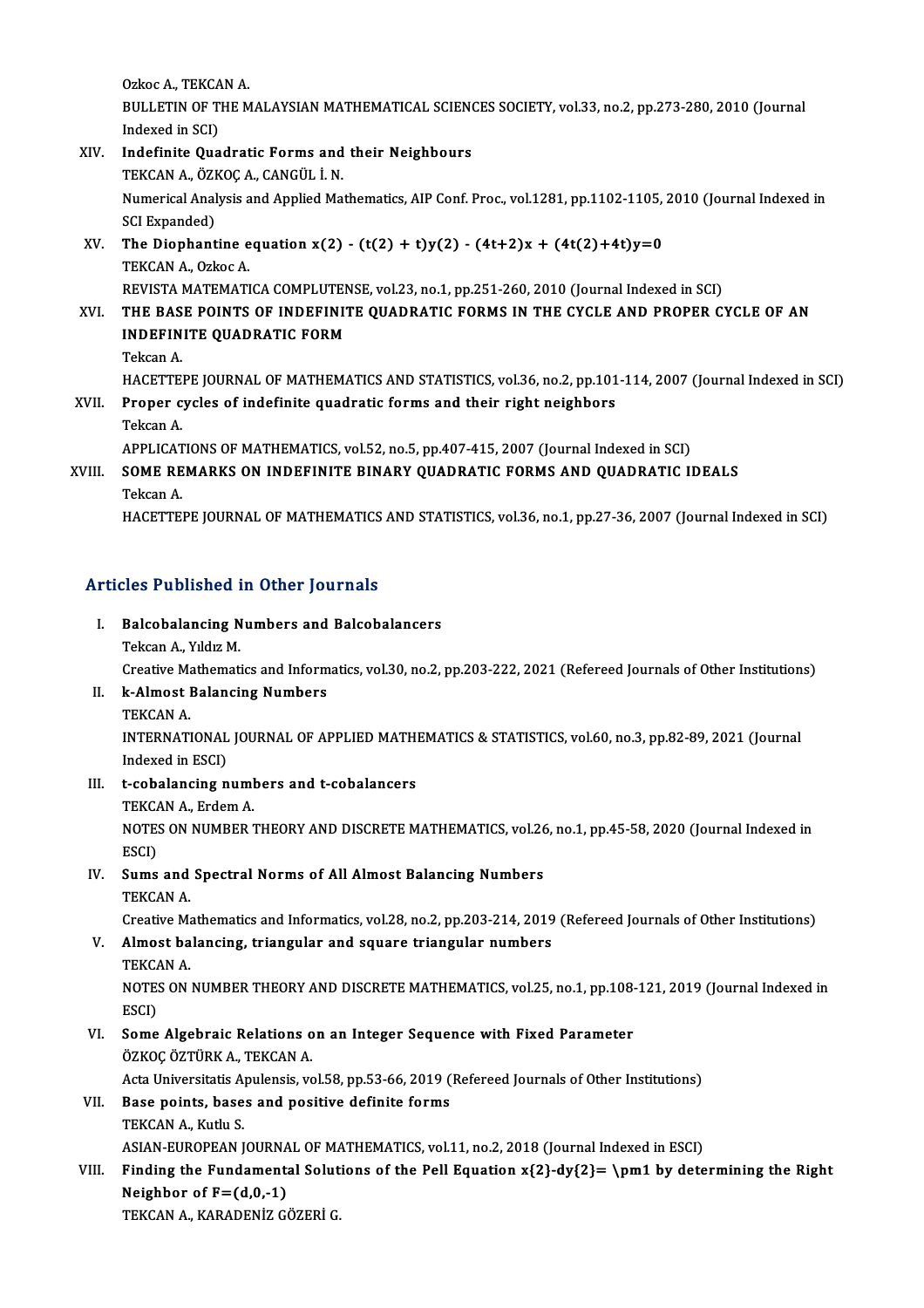Libertas Mathematica, vol.38, no.1, pp.1-13, 2018 (Refereed Journals of Other Institutions)<br>Quadratic Ideals, Indefinite Quadratic Forme and Some Specific Dianhantine Fou

IX. Quadratic Ideals, Indefinite Quadratic Forms and Some Specific Diophantine Equations Libertas Mathemation<br>**Quadratic Ideals,<br>TEKCAN A., Kutlu S.**<br>POLETIM SOCIEDAL Quadratic Ideals, Indefinite Quadratic Forms and Some Specific Diophantine Equations<br>TEKCAN A., Kutlu S.<br>BOLETIM SOCIEDADE PARANAENSE DE MATEMATICA, vol.36, no.3, pp.173-192, 2018 (Journal Indexed in ESCI)<br>t Palanging Numb

X. t-Balancing Numbers, Pell Numbers and Square Triangular Numbers. 33(2017), 133-146<br>TEKCAN A., Yazla A. BOLETIM SOCIEDAI<br>t-Balancing Numb<br>TEKCAN A., Yazla A. t-Balancing Numbers, Pell Numbers and Square Triangular Numbers. 33(2017), 133-146<br>TEKCAN A., Yazla A.<br>Acta Mathematica Academiae Paedagogicae Nyíregyháziensis, vol.33, pp.133-146, 2017 (Refereed Journals of<br>Other Institut

TEKCAN A., Yazla A<br>Acta Mathematica *f*<br>Other Institutions)<br>The Integer Seau Acta Mathematica Academiae Paedagogicae Nyíregyháziensis, vol.33, pp.133-146, 2017 (Refereed Journals<br>Other Institutions)<br>XI. The Integer Sequence a\_{n} and its Relationship with Pell, Pell-Lucas and Balancing Numbers<br>Alm

Other Institutions)<br>The Integer Sequent<br>Akın A., TEKCAN A. The Integer Sequence a\_{n} and its Relationship with Pell, Pell-Lucas and Balancing Numbers<br>Akin A., TEKCAN A.<br>Annales Univ. Sci. Budapest., Sect. Comp, vol.46, pp.275-288, 2017 (Refereed Journals of Other Institutions)<br>Th

Akın A., TEKCAN A.<br>Annales Univ. Sci. Budapest., Sect. Comp. vol.46, pp.275-288, 2017 (Refereed Journals of Other<br>XII. The Pell Equation x {2}-(k {2}-2)y {2}=1 and the Corresponding Integer Sequence<br>Alm A. TEKCAN A Annales Univ. Sci. B<br>The Pell Equation<br>Akın A., TEKCAN A.<br>Annales Univ. Sci. B The Pell Equation x {2}-(k {2}-2)y {2}=1 and the Corresponding Integer Sequence<br>Akın A., TEKCAN A.<br>Annales Univ. Sci. Budapest., Sect. Comp., vol.46, pp.303-325, 2017 (Refereed Journals of Other Institutions)<br>On k balangin

Akın A., TEKCAN A.<br>Annales Univ. Sci. Budapest.<br>XIII. **On k-balancing numbers** Annales Univ. Sci. Bu<br>**On k-balancing nu**:<br>Ozkoc A., TEKCAN A.<br>NOTES ON NUMBER

#### Ozkoc A., TEKCAN A.

NOTES ON NUMBER THEORY AND DISCRETE MATHEMATICS, vol.23, no.3, pp.38-52, 2017 (Journal Indexed in ESCI) NOTES ON NUMBER THEORY AND DISCRETE MATHEMATICS, vol.23, no.3, pp.38-52, 2017 (Journal Indexed in<br>ESCI)<br>XIV. Letter to the Editor: Disproof the Conjecture Related to the Pell Equation x{2}-D y{2}=2 by Özen

### ESCI)<br>Lette<br>Özer<br>TE*VC* Letter to 1<br>Özer<br>TEKCAN A.<br>Adv. in The Özer<br>TEKCAN A.<br>Adv. in Theor. and App. Maths., vol.9, no.1, pp.49-59, 2014 (Refereed Journals of Other Institutions)

## TEKCAN A.<br>Adv. in Theor. and App. Maths., vol.9, no.1, pp.49-59, 2014 (Refereed Journals of Othe<br>XV. Generalized Pell Numbers Balancing Numbers and Binary Quadratic Forms<br>TEKCAN A. MERVE T Adv. in Theor. and App<br>Generalized Pell Nu<br>TEKCAN A., MERVE T.<br>Creative Mathematics

TEKCAN A., MERVE T.<br>Creative Mathematics and Informatics, vol.23, no.1, pp.115-122, 2014 (Refereed Journals of Other Institutions)

TEKCAN A., MERVE T.<br>Creative Mathematics and Informatics, vol.23, no.1, pp.115-122, 2014 (Refereed Journals of Other Ins<br>XVI. The Diophantine Equation 8x^{2}-y^{2}+8x(1+t)+(2t+1)^{2} and t-Balancing Numbers<br>TEVCAN A. MERVE Creative Mathematics and Informatics, v<br>The Diophantine Equation 8x^{2}-y<br>TEKCAN A., MERVE T., MELTEM ESRAÖ. The Diophantine Equation 8x^{2}-y^{2}+8x(1+t)+(2t+1)^{2} and t-Balanci<br>TEKCAN A., MERVE T., MELTEM ESRA Ö.<br>ISR Combinatorics, vol.897834, pp.1-5, 2014 (Refereed Journals of Other Institutions)<br>Seguences of Bight and Left N

### TEKCAN A., MERVE T., MELTEM ESRA Ö.<br>ISR Combinatorics, vol.897834, pp.1-5, 2014 (Refereed Journals of Other Institutions)<br>XVII. Sequences of Right and Left Neighbors of Six Type Indefinite Binary Quadratic Forms and their<br> **ISR Combinatorics, vol.897<br>Sequences of Right and<br>Proper Automorphisms<br>TEKCAN A ÖZKOC A MEL** Sequences of Right and Left Neighb<br>Proper Automorphisms<br>TEKCAN A., ÖZKOÇ A., MELTEM ESRA Ö.<br>Jour of Mathe Sgit Adu Ann vol 20 nn i Proper Automorphisms<br>TEKCAN A., ÖZKOÇ A., MELTEM ESRA Ö.<br>Jour. of Maths. Sci.: Adv. App, vol.20, pp.1-19, 2013 (Refereed Journals of Other Institutions)<br>Pell Ferm and Pell Faustion via Oblang Numbers

## TEKCAN A., ÖZKOÇ A., MELTEM ESRA Ö.<br>Jour. of Maths. Sci.: Adv. App, vol.20, pp.1-19, 2013 (Ref<br>XVIII. Pell Form and Pell Equation via Oblong Numbers<br>TEKCAN A., ÖZKOÇ A. Jour. of Maths. Sci.: Ac<br>Pell Form and Pell<br>TEKCAN A., ÖZKOÇ A.<br>Sendige Math Jour. 177

## Pell Form and Pell Equation via Oblong Numbers<br>TEKCAN A., ÖZKOÇ A.<br>Serdica Math. Jour., vol.39, pp.37-52, 2013 (Refereed Journals of Other Institutions)<br>Positive Definite Binany Quadratic Forms and Modules even a Field

TEKCAN A., ÖZKOÇ A.<br>Serdica Math. Jour., vol.39, pp.37-52, 2013 (Refereed Journals of Other Institute Definite Binary Quadratic Forms and Modules over a Field Serdica Ma<br>Positive D<br>TEKCAN A.<br>Soutboost / Positive Definite Binary Quadratic Forms and Modules over a Field<br>TEKCAN A.<br>Southeast Asian Bulletin of Mathematics, vol.36, pp.419-426, 2012 (Refereed Journals of Other Institutions)<br>On Kannekar Numbers

## TEKCAN A.<br>Southeast Asian Bulletin o<br>XX. On Kaprekar Numbers<br>TEKCAN A.

Southeast A<br>**On Kaprel**<br>TEKCAN A. On Kaprekar Numbers<br>TEKCAN A.<br>Advances in Theoretical and App. Maths., vol.7, no.1, pp.43-50, 2012 (Refereed Journals of Other Institutions)<br>Some Algebrais Identities on the Integer Sequence Associated with Imaginery Quadr TEKCAN A.<br>Advances in Theoretical and App. Maths., vol.7, no.1, pp.43-50, 2012 (Refereed Journals of Other Institutions)<br>XXI. Some Algebraic Identities on the Integer Sequence Associated with Imaginary Quadratic Number<br>Fie

### Advances in Theoretical and App. M<br>Some Algebraic Identities on th<br>Field \mathbb{Q}(\sqrt{-163})<br>TEKCAN A Some Alge<br>Field \ma<br>TEKCAN A.<br>Selgyk Jour Field \mathbb{Q}(\sqrt{-163})<br>TEKCAN A.<br>Selçuk Journal of Applied Mathematics, vol.12, no.1, pp.149-160, 2011 (Refereed Journals of Other Institutions)

#### XXII. Representations of Positive Integers by Positive Quadratic Forms TEKCANA.,ÖZKOÇA.,GEZERB.,BİZİMO. Representations of Positive Integers by Positive Quadratic Forms<br>TEKCAN A., ÖZKOÇ A., GEZER B., BİZİM O.<br>Southeast Asian Bulletin of Mathematics, vol.35, no.1, pp.137-148, 2011 (Journal Indexed in ESCI)<br>Principal Indefinit

### TEKCAN A., ÖZKOÇ A., GEZER B., BİZİM O.<br>Southeast Asian Bulletin of Mathematics, vol.35, no.1, pp.137-148, 2011 (Journal Index<br>XXIII. Principal Indefinite Quadratic Forms and Singular Curves over Finite Fields Southeast A<br>Principal<br>TEKCAN A.<br>Southeast A Principal Indefinite Quadratic Forms and Singular Curves over Finite Fields<br>TEKCAN A.<br>Southeast Asian Bulletin of Mathematics, vol.35, no.5, pp.859-867, 2011 (Refereed Journals of Other Institutions)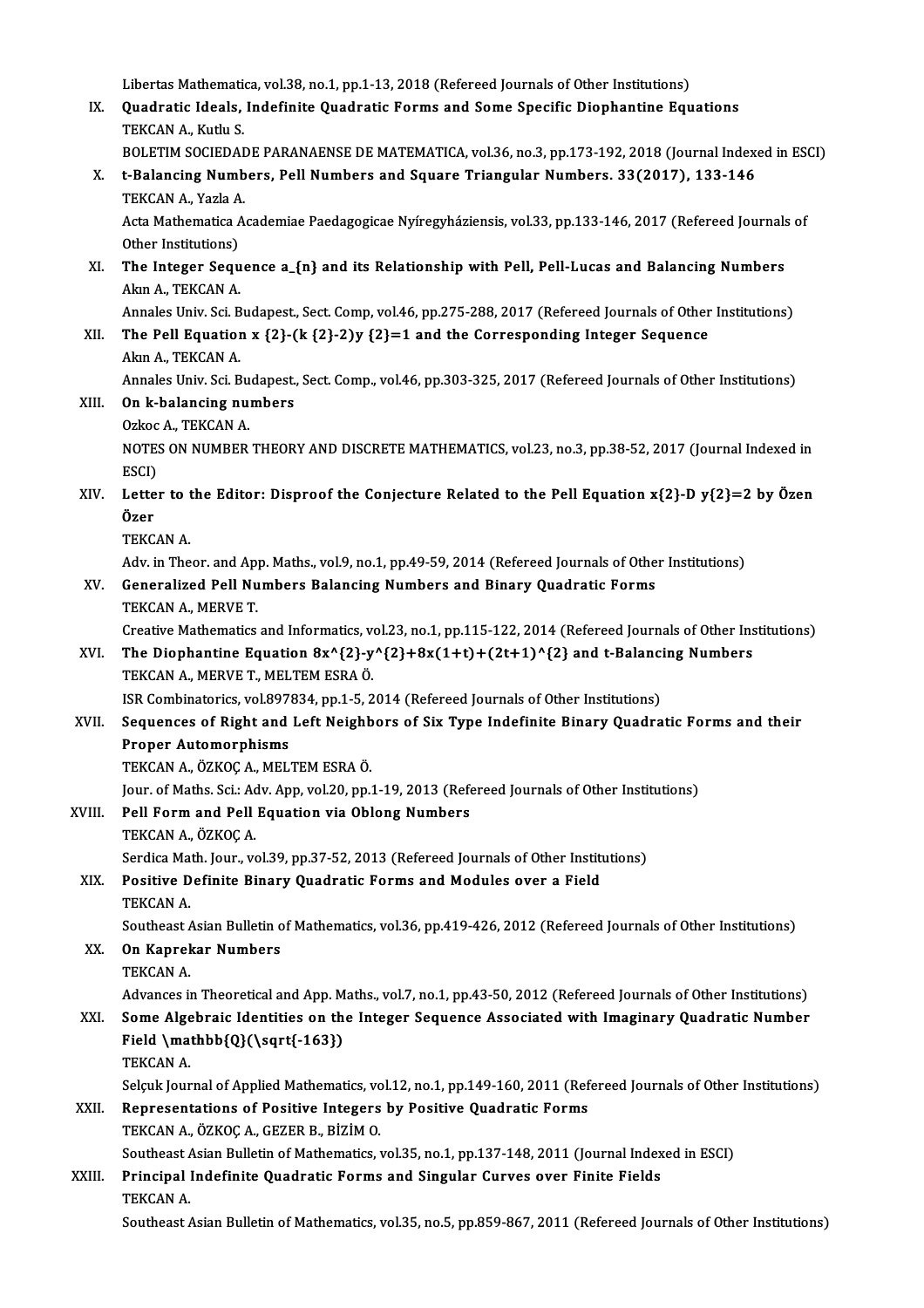| XXIV.        | Continued Fraction Expansion of \sqrt{D} and Pell Equation $x^{2}-Dy^{2}=1$<br>TEKCAN A.                                                                                                              |
|--------------|-------------------------------------------------------------------------------------------------------------------------------------------------------------------------------------------------------|
|              | Mathematica Moravica, vol.15, no.2, pp.19-27, 2011 (Refereed Journals of Other Institutions)                                                                                                          |
| XXV.         | Neighbors of Indefinite Binary Quadratic Forms                                                                                                                                                        |
|              | TEKCAN A.                                                                                                                                                                                             |
|              | I.J.of Comp.and M.Sci, vol.5, no.1, pp.16-22, 2011 (Refereed Journals of Other Institutions)                                                                                                          |
| XXVI.        | Quadratic Forms Elliptic Curves and Integer Sequence                                                                                                                                                  |
|              | TEKCAN A., ÖZKOÇ A., ÇETİN E., ALKAN H., CANGÜL İ. N.                                                                                                                                                 |
|              | Acta Universitatis Apulensis, vol.25, pp.9-30, 2011 (Refereed Journals of Other Institutions)                                                                                                         |
| XXVII.       | n Universal Quadratic Forms and Quadratic Forms over Finite Fields                                                                                                                                    |
|              | TEKCAN A., ÖZKOÇ A.                                                                                                                                                                                   |
|              | Bulletin of Irish Math. Society, vol.65, pp.11-21, 2010 (Refereed Journals of Other Institutions)                                                                                                     |
| XXVIII.      | <b>Elliptic Divisibility Sequences over Finite Fields</b>                                                                                                                                             |
|              | GEZER B., TEKCAN A., BİZİM O.<br>Int. Journal of Comp. and Math.Sci., vol.4, no.1, pp.12-19, 2010 (Refereed Journals of Other Institutions)                                                           |
| XXIX.        | The Diophantine Equation $x^{(2)-Py^{(2)}=Q}$                                                                                                                                                         |
|              | TEKCAN A., ÖZKOÇ A., CANAN K., ALKAN H.                                                                                                                                                               |
|              | Int. Jour. of Comp. and Math.Sci., vol.4, no.2, pp.59-62, 2010 (Refereed Journals of Other Institutions)                                                                                              |
| XXX.         | The Cubic Congruence $x^{3}+ax^{2}+bx+c \equiv 0 (\mod p)$ and Binary Quadratic Forms                                                                                                                 |
|              | $F(x,y) = ax^{(2)} + bxy + cy^{(2)}$ II                                                                                                                                                               |
|              | TEKCAN A.                                                                                                                                                                                             |
|              | Acta Universitatis Apulensis, vol.22, pp.53-63, 2010 (Refereed Journals of Other Institutions)                                                                                                        |
| XXXI.        | On Cycles and Products of Ideals and Corresponding Indefinite Quadratic Forms                                                                                                                         |
|              | TEKCAN A., ÖZKOÇ A., ALKAN H.                                                                                                                                                                         |
|              | Comptes rendus mathématiques-Math. Reports, vol.32, no.2, pp.40-51, 2010 (Refereed Journals of Other                                                                                                  |
|              | Institutions)                                                                                                                                                                                         |
| XXXII.       | Positive Definite Quadratic Forms Elliptic Curves and Cubic Congruences                                                                                                                               |
|              | TEKCAN A.                                                                                                                                                                                             |
|              | Inter. Jour. of Comp. and Math Sci, vol.4, no.2, pp.100-104, 2010 (Refereed Journals of Other Institutions)                                                                                           |
| XXXIII.      | On the Cycles of Indefinite Quadratic Forms and Cycles of Ideals II                                                                                                                                   |
|              | <b>TEKCAN A</b>                                                                                                                                                                                       |
| XXXIV.       | Southeast Asian Bulletin of Mathematics, vol.34, pp.185-192, 2010 (Refereed Journals of Other Institutions)<br>The Family of Indefinite Binary Quadratic Forms and Elliptic Curves over Finite Fields |
|              | ÖZKOÇ A., TEKCAN A.                                                                                                                                                                                   |
|              | General Mathematics, vol.18, no.4, pp.3-17, 2010 (Refereed Journals of Other Institutions)                                                                                                            |
| XXXV.        | The Elliptic Curves $y^{(2)}=x^{(3)}-1728x$ over Finite Fields                                                                                                                                        |
|              | TEKCAN A.                                                                                                                                                                                             |
|              | Journal of Algebra, Number Theory: Advances and Applications, vol.1, no.1, pp.61-74, 2009 (Refereed Journals of                                                                                       |
|              | Other Institutions)                                                                                                                                                                                   |
| <b>XXXVI</b> | The Number of Rational Points on Singular Curves $y(2)=x(x-a)(2)$ over Finite Fields                                                                                                                  |
|              | $\mathbf{F}_{p}$                                                                                                                                                                                      |
|              | <b>TEKCAN A</b>                                                                                                                                                                                       |
|              | Int. Journal of Comp.and Math Sci., vol.3, no.1, pp.14-17, 2009 (Refereed Journals of Other Institutions)                                                                                             |
| XXXVII.      | Positive Definite Binary Quadratic Forms Quadratic Congruences and Singular Curves                                                                                                                    |
|              | TEKCAN A., ÖZKOÇ A.                                                                                                                                                                                   |
|              | Comptes rendus mathématiques-Mathematical Reports, vol.31, no.2, pp.53-64, 2009 (Refereed Journals of Other                                                                                           |
|              | Institutions)                                                                                                                                                                                         |
| XXXVIII.     | Quadratic Irrationals Quadratic Ideals and Indefinite Quadratic Forms II                                                                                                                              |
|              | TEKCAN A., ÖZKOÇ A.                                                                                                                                                                                   |
|              | Int. Jour. of Comp.and Math. Sci., vol.3, no.2, pp.56-59, 2009 (Refereed Journals of Other Institutions)                                                                                              |
| XXXIX.       | Representation of Integers by Quadratic Forms in Several Variables                                                                                                                                    |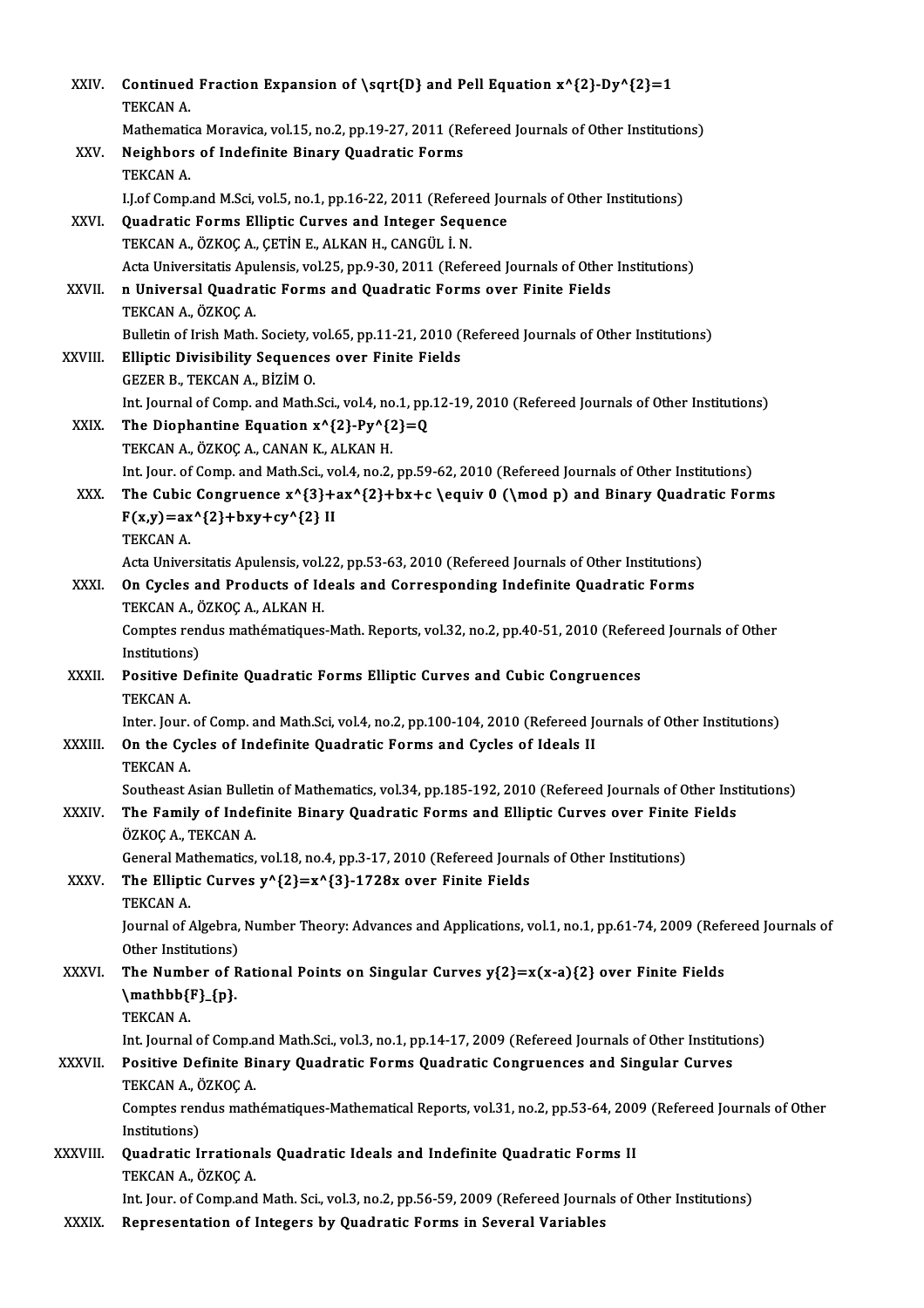TEKCAN A.

Creative Maths. and Infor., vol.18, no.1, pp.65-75, 2009 (Refereed Journals of Other Institutions)

TEKCAN A.<br>Creative Maths. and Infor., vol.18, no.1, pp.65-75, 2009 (Refereed Journals of Other Institutions)<br>XL. The Diophantine Equation y^{2}-2yx-3=0 and Corresponding Curves over \mathbb{F}\_{p}<br>TEVCAN A. ÖZVOC A. ALVAN Creative Maths. and Infor., vol.18<br>The Diophantine Equation y'<br>TEKCAN A., ÖZKOÇ A., ALKAN H. The Diophantine Equation y^{2}-2yx-3=0 and Corresponding Curves over \mathbb{F}\_{p}<br>TEKCAN A., ÖZKOÇ A., ALKAN H.<br>Int. Journal of Comp.and Math.Sci, vol.3, no.6, pp.260-263, 2009 (Refereed Journals of Other Institutions)<br>A

Int. Journal of Comp.and Math.Sci, vol.3, no.6, pp.260-263, 2009 (Refereed Journals of Other Institutions)

### TEKCAN A., ÖZKOÇ A., ALKAN H.<br>Int. Journal of Comp.and Math.Sci, vol.3, no.6, pp.260-263, 2<br>XLI. A.Tekcan. The Pell Equation x{2}-(k{2}-k)y{2}=2{t}.<br>TEKCAN A. Int. Jour. of Comp. and Math. Sci, vol.2, no.1, pp.5-9, 2008 (Refereed Journals of Other Institutions) XLII. Some Relations Involving the Sums of Fibonacci Numbers TEKCANA.,ÖZKOÇA.,GEZERB.,BİZİMO. Some Relations Involving the Sums of Fibonacci Numbers<br>TEKCAN A., ÖZKOÇ A., GEZER B., BİZİM O.<br>Proceedings of the Jangjeon Math. Soc., vol.11, no.1, pp.1-12, 2008 (Refereed Journals of Other Institutions)<br>The Number of Pat

XLIII. The Number of Rational Points on Elliptic Curves and Circles over Finite Fields<br>GEZER B., TEKCAN A., BIZIM O. Proceedings of the Jangjeon Ma<br>The Number of Rational Po.<br>GEZER B., TEKCAN A., BİZİM O. The Number of Rational Points on Elliptic Curves and Circles over Finite Fields<br>GEZER B., TEKCAN A., BİZİM O.<br>Int. Journal of Comp.and Math.Sci, vol.2, no.2, pp.58-63, 2008 (Refereed Journals of Other Institutions)<br>Ellinti

GEZER B., TEKCAN A., BİZİM O.<br>Int. Journal of Comp.and Math.Sci, vol.2, no.2, pp.58-63, 2008 (Refereed Journals of Other Institutions)<br>XLIV. Elliptic Curves Conics and Cubic Congruences Associated with Indefinite Binary Qu Int. Journal of Comp.and Math.Sci, vol.2, n<br>Elliptic Curves Conics and Cubic Con<br>TEKCAN A., ÖZKOÇ A., GEZER B., BİZİM O.<br>Navi Sed L.Math. vol.22, no.2, nn.71, 81, 2 XLIV. Elliptic Curves Conics and Cubic Congruences Associated with Indefinite Binary Quadratic Forms<br>TEKCAN A., ÖZKOÇ A., GEZER B., BİZİM O.

Novi Sad J. Math., vol.38, no.2, pp.71-81, 2008 (Refereed Journals of Other Institutions)<br>XLV. The Pell Equation  $x^{\prime}\{2\}+\frac{xy^{\prime}\{2\}}{pm1}$ <br>Tekcan A., Bizim O. The Pell Equation  $x^{2}+xy-ky^{2}=\pm 1$ 

The Pell Equation x^{2}+xy-ky^{2}=\pm1<br>Tekcan A., Bizim O.<br>Global Journal of Pure and Applied Maths., vol.4, no.2, pp.105-112, 2008 (Refereed Journals of Other Institutions) Tekcan A., Bizim O.<br>Global Journal of Pure and Applied Maths., vol.4, no.2, pp.105-112, 2<br>XLVI. On Indefinite Binary Quadratic Forms and Quadratic Ideals<br>TEKCAN A

Global Jour<br>**On Indefir**<br>TEKCAN A.<br>Novi Sad Jo On Indefinite Binary Quadratic Forms and Quadratic Ideals<br>TEKCAN A.<br>Novi Sad Journal of Maths., vol.38, no.1, pp.83-96, 2008 (Refereed Journals of Other Institutions)<br>On the Gygles of Indefinite Quadratic Forms and Gygles

TEKCAN A.<br>Novi Sad Journal of Maths., vol.38, no.1, pp.83-96, 2008 (Refereed Journals of XLVII. On the Cycles of Indefinite Quadratic Forms and Cycles of Ideals III<br>TEKCAN A. Novi Sad Jo<br>**On the Cy**<br>TEKCAN A.<br>Comptes re On the Cycles of Indefinite Quadratic Forms and Cycles of Ideals III<br>TEKCAN A.<br>Comptes rendus mathématiques-Mathematical Reports, vol.30, no.1, pp.22-32, 2008 (Refereed Journals of Other<br>Institutions)

TEKCAN A<br>Comptes ren<br>Institutions)<br>The Numbe Comptes rendus mathématiques-Mathematical Reports, vol.30, no.1, pp.22-32, 2008 (Refereed Journal<br>Institutions)<br>XLVIII. The Number of Rational Points on Elliptic Curves  $y^A{2} = x^A{3}+b^A{2}$  over Finite Fields<br>CEZER R. Ö

## Institutions)<br>The Number of Rational Points on Ell<br>GEZER B., ÖZDEN H., TEKCAN A., BİZİM O. The Number of Rational Points on Elliptic Curves y^{2}= x^{3}+b^{2} over Finite Fields<br>GEZER B., ÖZDEN H., TEKCAN A., BİZİM O.<br>Int. Jour. of Comp. and Math. Sci., vol.1, no.3, pp.178-184, 2007 (Refereed Journals of Other I

Int. Jour. of Comp. and Math. Sci., vol.1, no.3, pp.178-184, 2007 (Refereed Journals of Other Institutions)

XLIX. The Elliptic Curves  $y^{2} = x^{3}-t^{2}x$  over  $\mathcal{F}_{p}$ <br>TEKCAN A. The Elliptic Curves y^{2}=x^{3}-t^{2}x over \mathbb{F}\_{p}<br>TEKCAN A.<br>Int. J.of Comp.and Math.Sci, vol.1, no.3, pp.165-171, 2007 (Refereed Journals of Other Institutions)<br>On the Poll Equation xA{3}, (IA{3}, 3)xA{3}-3A{t)

L. On the Pell Equation  $x^{(2)-(k^{(2)-2)y^{(2)}=2^{k}t}$ <br>TEKCAN A. Int. J.of Con<br>**On the Pel**<br>TEKCAN A.<br>Cruy Met y TEKCAN A.<br>Crux Mat. with Math.May., vol.33, no.6, pp.361-365, 2007 (Refereed Journals of Other Institutions)<br>LI. The Number of Rational Points on Conics C\_{p,k}:x^{2}-ky^{2}=1 over Finite Fields \mathbb{F}\_{p}<br>TEKCAN A

Crux Mat. with Math.May., vol.33, no.6, pp.361-365, 2007 (Refereed Journals of Other Institutions)

Crux Mat. v<br>**The Numb**<br>TEKCAN A.<br>Internation The Number of Rational Points on Conics C\_{p,k}:x^{2}-ky^{2}=1 over Finite Fields \mathbb{F<br>TEKCAN A.<br>International Journal of Computational and Mathematical Sciences, vol.1, no.2, pp.150-153, 2007 (Refereed<br>Journals of Ot

TEKCAN A.<br>International Journal of Computational and Mathematical Sciences, vol.1, no.2, pp.150-153, 2007 (Refereed<br>Journals of Other Institutions) International Journal of Computational and M<br>Journals of Other Institutions)<br>LII. The Pell Equation  $x^{2}-Dy^{2} = \pm 4$ 

Journals of<br>The Pell E<br>TEKCAN A.<br>Annlied Me The Pell Equation x^{2}-Dy^{2}=\pm 4<br>TEKCAN A.<br>Applied Math. Science, vol.1, no.8, pp.363-369, 2007 (Refereed Journals of Other Institutions)<br>On Indefinite Binany Quadratic Forms Cubis Congruence and Ellintic Curyes

## TEKCAN A.<br>Applied Math. Science, vol.1, no.8, pp.363-369, 2007 (Refereed Journals of Other Instit<br>LIII. On Indefinite Binary Quadratic Forms Cubic Congruence and Elliptic Curves<br>TEKCAN A. Applied Ma<br>**On Indefir**<br>TEKCAN A.<br>Inter Jour On Indefinite Binary Quadratic Forms Cubic Congruence and Elliptic Curves<br>TEKCAN A.<br>Inter. Jour. of Cont. Math. Science, vol.2, no.21, pp.1031-1037, 2007 (Refereed Journals of Other Institutions)<br>Same Belations on Lugas Nu

LIV. Some Relations on Lucas Numbers and their Sums Inter. Jour. of Cont. Math. Scien<br>Some Relations on Lucas N<br>TEKCAN A., GEZER B., BİZİM O.<br>Advanaad Studies in Centemne Advanced Studies in Contemporary Mathematics, vol.15, no.2, pp.195-211, 2007 (Refereed Journals of Other Institutions) TEKCAN A., GEZER B., BİZİM O.

LV. Representations of Positive Integers by Positive Quadratic Forms and the Fourier Coefficients of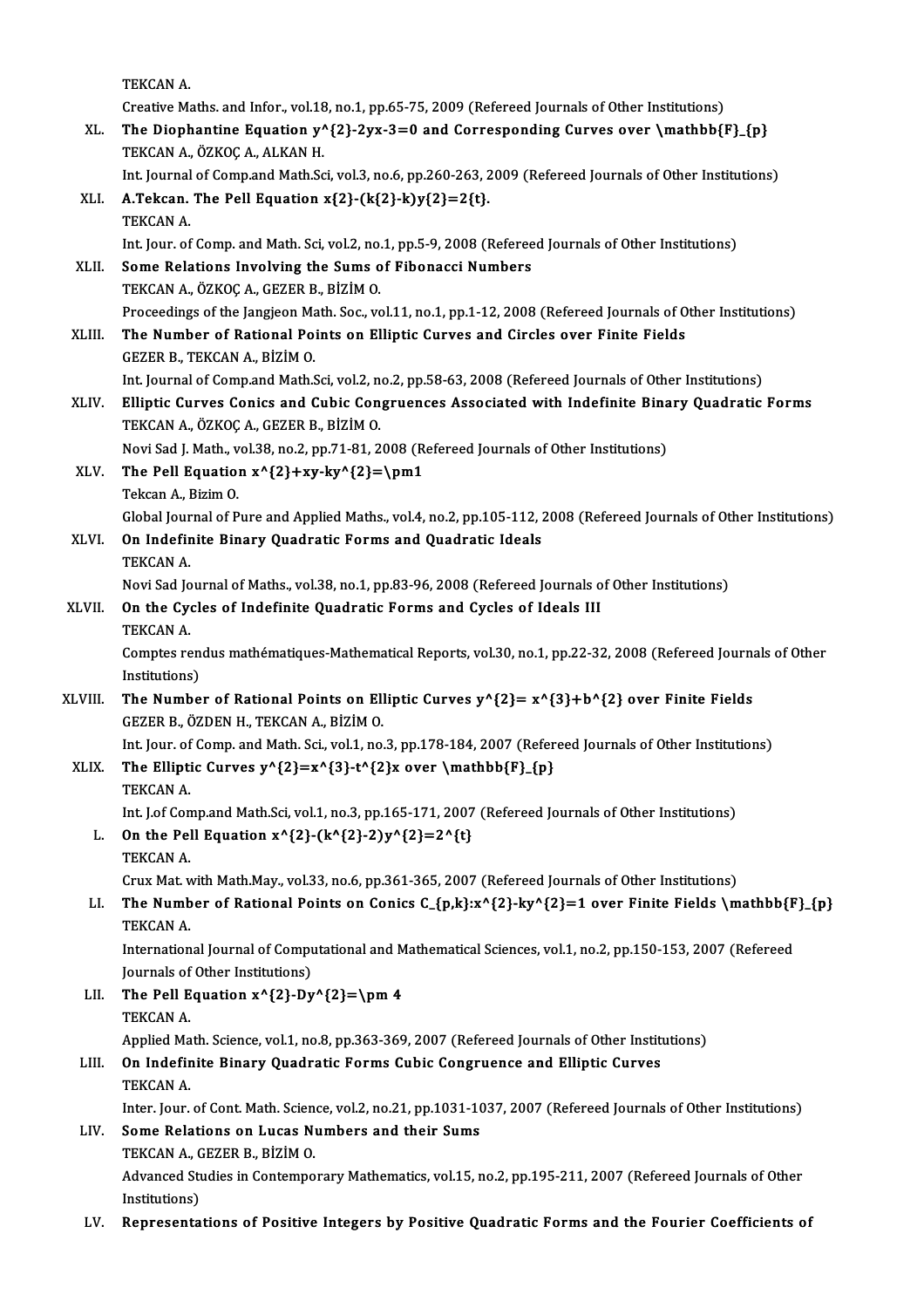Cusp Forms<br>TEVCAN A Cusp Forn<br>TEKCAN A.<br>Soutboost TEKCAN A.<br>Southeast Asian Bull. of Maths, vol.31, pp.349-362, 2007 (Refereed Journals of Other Institutions) TEKCAN A.<br>Southeast Asian Bull. of Maths, vol.31, pp.349-362, 2007 (Refereed Journals of<br>LVI. Some Algebraic Properties of Universal and Regular Covering Spaces<br>TEVCAN A Southeast A<br>Some Alge<br>TEKCAN A. Some Algebraic Properties of Universal and Regular Covering Spaces<br>TEKCAN A.<br>International Journal of Comp. and Mathematics Sciences, vol.1, no.4, pp.251-254, 2007 (Refereed Journals of<br>Other Institutions) TEKCAN A.<br>International Journ<br>Other Institutions)<br>A Second Annrea International Journal of Comp. and Mathematics Sciences, vol.1, no.4, pp.251-254, 2007 (Refereed Journals of<br>Other Institutions)<br>LVII. A Second Approach to the Proper Cycles of Indefinite Quadratic Forms and their Right Ne Other Instit<br>A Second<br>TEKCAN A. A Second Approach to the Proper Cycles of Indefinite Quadratic Forms and their Right Neighb<br>TEKCAN A.<br>International Journal of Contemporary Math. Sci, vol.2, no.6, pp.249-260, 2007 (Refereed Journals of Other<br>Institutions) TEKCAN A<br>International<br>Institutions)<br>On the Inter International Journal of Contemporary Math. Sci, vol.2, no.6, pp.249-260, 2<br>Institutions)<br>LVIII. On the Integer Solutions of the Pell Equation  $x^2{2}-dy^2{2}=2^t{t}$ <br>Tekson A. Corea B. Birim O. Institutions)<br>On the Integer Solutions of the Pell Equation  $x^{\wedge}{2}-dy^{\wedge}{2} = 2^{\wedge}{t}$ <br>Tekcan A., Gezer B., Bizim O. On the Integer Solutions of the Pell Equation x^{2}-dy^{2}=2^{t}<br>Tekcan A., Gezer B., Bizim O.<br>Int. Jour. of Comp. and Math, vol.1, no.3, pp.204-208, 2007 (Refereed Journals of Other Institutions)<br>Solving the Pell Equation Tekcan A., Gezer B., Bizim O.<br>Int. Jour. of Comp. and Math, vol.1, no.3, pp.204-208, 2007 (Refereed Journals of Other Institutions)<br>LIX. Solving the Pell Equation using the Fundamental Element of the Field \mathbb{Q}(\sqrt Int. Jour. of Comp. and Math, vol.<br>Solving the Pell Equation usin<br>Tekcan A., Bizim O., Bayraktar M.<br>Southeast Asian Bull of Mathe Solving the Pell Equation using the Fundamental Element of the Field \mathbb{Q}(\sqr<br>Tekcan A., Bizim O., Bayraktar M.<br>Southeast Asian Bull. of Maths., vol.30, pp.355-366, 2006 (Refereed Journals of Other Institutions)<br>Sig Tekcan A., Bizim O., Bayraktar M.<br>Southeast Asian Bull. of Maths., vol.30, pp.355-366, 2006 (Refereed Journals of Other Institution:<br>LX. Signatures of the Special Congruence Subgroup of the Extended Modular Group Southeast A<br>Signature:<br>TEKCAN A. Signatures of the Special Congruence Subgroup of the Extended Modular Group<br>TEKCAN A.<br>Southeast Asian Bull. of Maths., vol.30, pp.1147-1156, 2006 (Refereed Journals of Other Institutions)<br>The Number of Penresentations of P TEKCAN A.<br>Southeast Asian Bull. of Maths., vol.30, pp.1147-1156, 2006 (Refereed Journals of Other Insti<br>LXI. The Number of Representations of Positive Integers by Positive Quadratic Forms<br>TEVCAN A. PIZIM O. CANCULL N Southeast Asian Bull. of Maths., vol<br>The Number of Representation<br>TEKCAN A., BİZİM O., CANGÜL İ. N.<br>Preseedings of the Jangieen Math The Number of Representations of Positive Integers by Positive Quadratic Forms<br>TEKCAN A., BİZİM O., CANGÜL İ. N.<br>Proceedings of the Jangjeon Math. Soc., vol.9, no.2, pp.125-136, 2006 (Refereed Journals of Other Institution TEKCAN A., BİZİM O., CANGÜL İ. N.<br>Proceedings of the Jangjeon Math. Soc., vol.9, no.2, pp.125-136, 20<br>LXII. Cycles of Indefinite Quadratic Forms and Cycles of Ideals<br>TEKCAN A. Proceeding<br>**Cycles of** 1<br>TEKCAN A.<br>Hasettane I Hacettepe Journal of Maths. and Sta., vol.35, no.1, pp.63-70, 2006 (Refereed Journals of Other Institutions) TEKCAN A.<br>Hacettepe Journal of Maths. and Sta., vol.35, no.1, pp.63-70, 2006 (Refereed Journals of (<br>LXIII. On the Quadratic Irrationals Quadratic Ideals and Indefinite Quadratic Forms<br>TEKCAN A. ÖZDEN H Hacettepe Journal of N<br>**On the Quadratic Ir**<br>TEKCAN A., ÖZDEN H.<br>Pulletin of the Irish M. On the Quadratic Irrationals Quadratic Ideals and Indefinite Quadratic Forms<br>TEKCAN A., ÖZDEN H.<br>Bulletin of the Irish Mathematical Society, vol.58, pp.69-79, 2006 (Refereed Journals of Other Institutions)<br>Formulas for the TEKCAN A., ÖZDEN H.<br>Bulletin of the Irish Mathematical Society, vol.58, pp.69-79, 2006 (Refereed Journals of Oth<br>LXIV. Formulas for the Fourier Coefficients of Cusp Form for Some Quadratic Forms<br>TEKCAN A. Bulletin of<br>**Formulas**<br>TEKCAN A.<br>Turkish Jou Formulas for the Fourier Coefficients of Cusp Form for Some Quadratic Forms<br>TEKCAN A.<br>Turkish Journal of Mathematics, vol.29, pp.141-156, 2005 (Refereed Journals of Other Institutions)<br>Pennecentation of Integens by Hormiti LXV. Representation of Integers by Hermitian Forms Turkish Jou<br>Represent<br>TEKCAN A. Representation of Integers by Hermitian Forms<br>TEKCAN A.<br>Acta Mathematica Universitatis Comenianae, vol.74, no.2, pp.205-209, 2005 (Refereed Journals of Other<br>Institutions) TEKCAN A.<br>Acta Mathem<br>Institutions)<br>Pennasenta Acta Mathematica Universitatis Comenianae, vol.74, no.2, pp.205-209, 2005 (Refere<br>Institutions)<br>LXVI. Representations of Positive Integers by a Direct Sum of Quadratic Forms<br>TEKCAN A Institutions<br>Represent<br>TEKCAN A.<br>Posults in N Representations of Positive Integers by a Direct Sum of Quadratic Forms<br>TEKCAN A.<br>Results in Mathematics, vol.46, pp.146-163, 2004 (Refereed Journals of Other Institutions)<br>On the Number of Benresentations of Besitive Inte TEKCAN A.<br>Results in Mathematics, vol.46, pp.146-163, 2004 (Refereed Journals of Other Institutions)<br>LXVII. On the Number of Representations of Positive Integers by Quadratic Forms as the Basis of the Space<br>S. (42) Comma ( Results in Mathematics, vol.46<br>On the Number of Represe<br>S\_{4}(\Gamma\_{0}(47),1)<br>Teksan A\_Birim O On the Number<br>S\_{4}(\Gamma\_{<br>Tekcan A., Bizim O. S\_{4}(\Gamma\_{0}(47),1)<br>Tekcan A., Bizim O.<br>Int. Jour. of Math. and Math. Sci, vol.2014, no.12, pp.637-646, 2004 (Refereed Journals of Other Institutions)<br>On the Benresentation of Bositive Integers by Quadratic Forms with Tekcan A., Bizim O.<br>Int. Jour. of Math. and Math. Sci, vol.2014, no.12, pp.637-646, 2004 (Refereed Journals of Other Is<br>LXVIII. On the Representation of Positive Integers by Quadratic Forms with Seven Variables<br>Tekcan A., Int. Jour. of Math. a<br>On the Represen<br>Tekcan A., Bizim O.<br>Southeast Asian Bu On the Representation of Positive Integers by Quadratic Forms with Seven Variables<br>Tekcan A., Bizim O.<br>Southeast Asian Bull. of Maths., vol.28, no.5, pp.875-886, 2004 (Refereed Journals of Other Institutions)<br>Poll Faustion LXIX. Pell Equation  $x^{(2)-Dy^{(2)}=2$ , II<br>TEKCAN A. Southeast A<br>Pell Equat<br>TEKCAN A.<br>Pulletin of i Pell Equation x^{2}-Dy^{2}=2, II<br>TEKCAN A.<br>Bulletin of Irish Math. Society, vol.54, pp.73-89, 2004 (Refereed Journals of Other Institutions)<br>The Connection between Quadratic Forme and the Extended Modular Croup TEKCAN A.<br>Bulletin of Irish Math. Society, vol.54, pp.73-89, 2004 (Refereed Journals of Other Instit<br>LXX. The Connection between Quadratic Forms and the Extended Modular Group<br>Telsen A. Birim O. Bulletin of Irish Ma<br><mark>The Connection</mark><br>Tekcan A., Bizim O.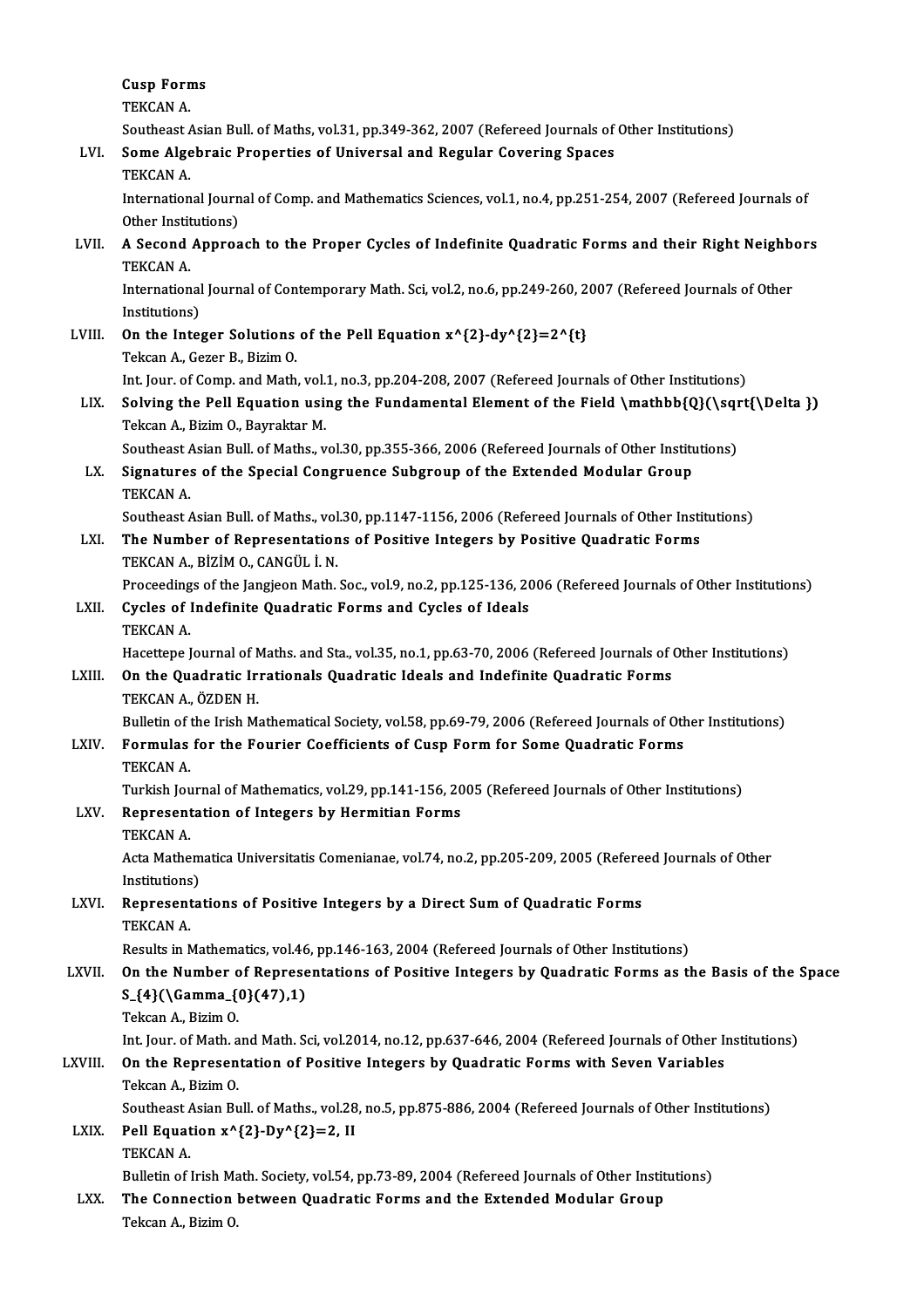Mathematica Bohemica, vol.128, no.3, pp.225-236, 2003 (Refereed Journals of Other Institutions)<br>On the Covering Space and the Automorphism Croup of the Covering Space

### LXXI. On the Covering Space and the Automorphism Group of the Covering Space<br>Tekcan A., Bayraktar M., Bizim O. Mathematica Bohemica, vol.128,<br>On the Covering Space and the<br>Tekcan A., Bayraktar M., Bizim O.<br>Balkan Journal of Coometry and Balkan Journal of Geometry and Its App, vol.8, no.1, pp.101-108, 2003 (Refereed Journals of Other Institutions)

# вакан journal or Geomer<br>Books & Book Chapters

- OOKS & BOOK<br>I. İleri Analiz<br>TEVCAN A I. **İleri Analiz**<br>TEKCAN A. DoraYayıncılık,2020 TEKCAN A.<br>Dora Yayıncılık, 2020<br>II. Genel Matematik I
- Dora Yayıncılık, 2020<br>Genel Matematik I<br>Bizim O., Tekcan A., Gezer B.<br>Dora Burga 2010 Genel Matematik<br>Bizim O., Tekcan A.,<br>Dora, Bursa, 2010<br>Conel Matematik Bizim O., Tekcan A., G.<br>Dora, Bursa, 2010<br>III. Genel Matematik II
- Dora, Bursa, 2010<br>Genel Matematik II<br>Bizim O., Tekcan A., Gezer B.<br>Dora Bursa 2000 Genel Matematik<br>Bizim O., Tekcan A.,<br>Dora, Bursa, 2009

# Dora, Bursa, 2009<br>Refereed Congress / Symposium Publications in Proceedings

|       | Refereed Congress / Symposium Publications in Proceedings                                                        |
|-------|------------------------------------------------------------------------------------------------------------------|
| L     | Some Relations via k Balancing Numbers                                                                           |
|       | ÖZKOÇ A., TEKCAN A.                                                                                              |
|       | 4th Int. Eurasian Conference on Mathematical Sciences and App. (IECMSA-20015), Atina, Greece, 31 August - 03     |
|       | September 2015, vol.1, pp.29                                                                                     |
| П.    | Triangular and Square Triangular Numbers                                                                         |
|       | KARADENİZ GÖZERİ G., ÖZKOÇ A., TEKCAN A.                                                                         |
|       | Numerical Computations: Theory and Algorithms NUMTA2013, Flerna, Italy, 17 - 23 June 2013, pp.5                  |
| III.  | Some Properties of Universal Binary Quadratic Forms                                                              |
|       | ÖZKOÇ A., TEKCAN A., MERVE E.                                                                                    |
|       | The 24th International Conference of Jangjeon Mathematical Society, Konya, Turkey, 20 - 23 July 2011, pp.38      |
| IV.   | Integer Solutions of a Special Diophantine Equation                                                              |
|       | Ozkoc A., TEKCAN A.                                                                                              |
|       | International Conference on Numerical Analysis and Applied Mathematics (ICNAAM), Halkidiki, Greece, 19 - 25      |
|       | September 2011, vol.1389                                                                                         |
| V.    | On the Integer Solutions of Diophantine Equation                                                                 |
|       | Özkoç A., Tekcan A., Cangül İ. N.                                                                                |
|       | Int. Congress in Honour of Professor H.M.Srivastava on his 70th Birth Anniversary, Bursa, Turkey, 18 - 21 August |
|       | 2010, pp 98                                                                                                      |
| VI.   | P ve Q parametreli C=C_{n} Tamsayı Dizisi Üzerinde Bazı Cebirsel Özdeşlikler                                     |
|       | ÖZKOÇ A., TEKCAN A., CANAN K.                                                                                    |
|       | XXIII. Ulusal Matematik Sempozyumu, Kayseri, Turkey, 4 - 07 August 2010, pp.71                                   |
| VII.  | $x^{(2)}(t^{(2)}-t)y^{(2)}(4t-2)x+(4t^{(2)}-4t)y=0$ Diophantine Denklemi                                         |
|       | ÖZKOÇ A, TEKCAN A                                                                                                |
|       | 5. Ankara Matematik Günleri, Ankara, Turkey, 3 - 04 June 2010, pp.12                                             |
| VIII. | Indefinite Kuadratik Formların Denklikleri Taban Noktaları ve Komşuları                                          |
|       | TEKCAN A., ÖZKOÇ A.                                                                                              |
|       | 5. Ankara Matematik Günleri, Ankara, Turkey, 3 - 04 June 2010, pp.8                                              |
| IX.   | Primes in $Z[exp(2 pi i/3)]$                                                                                     |
|       | Namli D., CANGÜL İ. N., ÇEVİK A. S., GÜNGÖR A. D., TEKCAN A.                                                     |
|       | International Conference on Numerical Analysis and Applied Mathematics, Rhodes, Greece, 19 - 25 September        |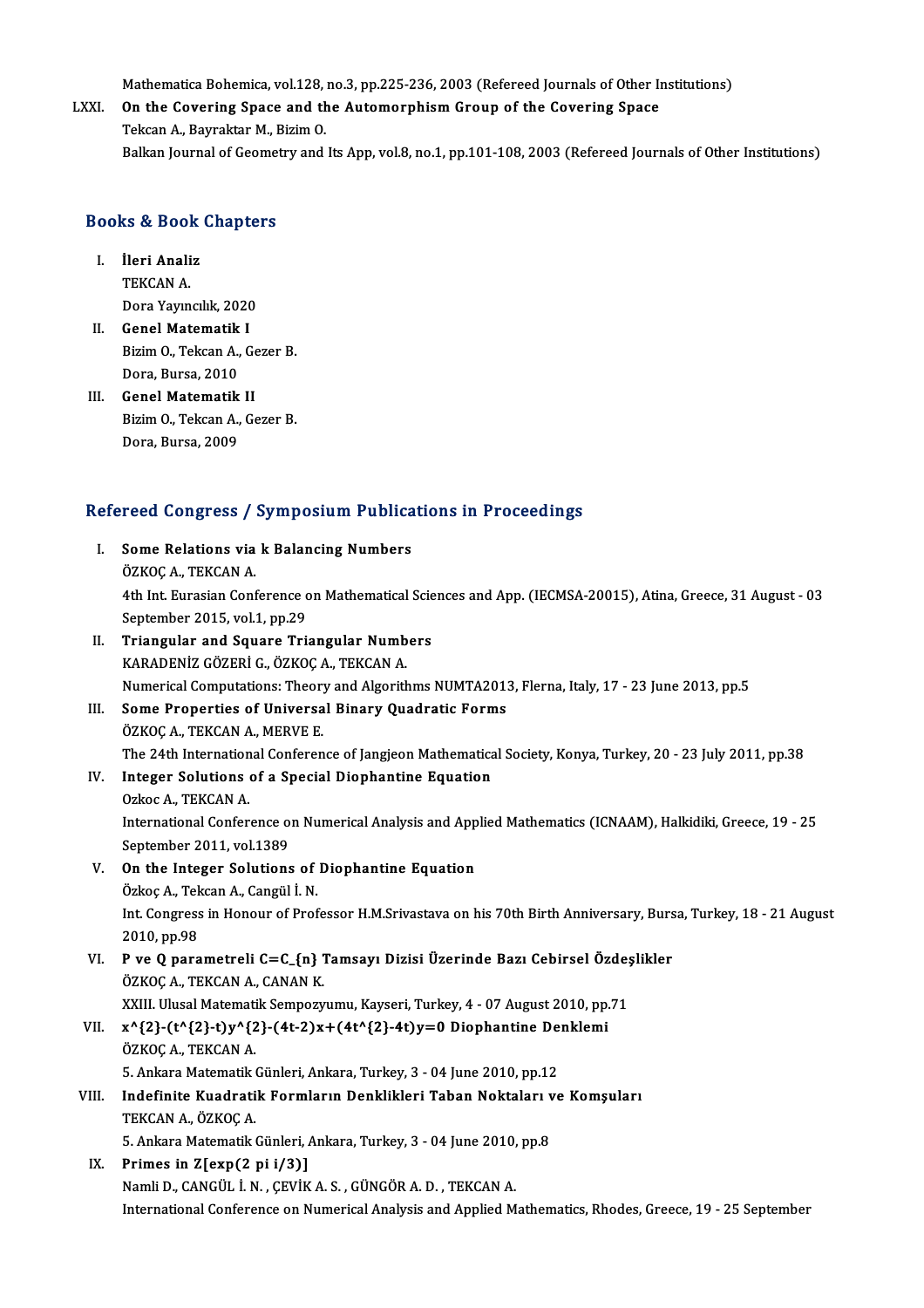- 2010,vol.1281,pp.1129-1130 2010, vol.1281, pp.1129-1130<br>X. Indefinite Quadratic Forms and their Neighbours<br>TEKCAN A Orkes A GANGÜL LN 2010, vol.1281, pp.1129-1130<br>Indefinite Quadratic Forms and<br>TEKCAN A., Ozkoc A., CANGÜL İ. N.<br>International Cenference en Nume International Conference on Numerical Analysis and Applied Mathematics, Rhodes, Greece, 19 - 25 September 2010, vol.1281, pp.1102-1105 TEKCAN A., Ozkoc A., CANGÜL İ. N. International Conference on Numerical Analysis and Applied Mathematics, R<br>2010, vol.1281, pp.1102-1105<br>XI. Indefinite Kuadratik Formlar Eliptik Eğriler ve Kübik Kongrüanslar<br>ÖZKOC A TEKCAN A 2010, vol.1281, pp.11<br>Indefinite Kuadrati<br>ÖZKOÇ A., TEKCAN A.<br>YYU Ulusal Matamatil ÖZKOÇ A., TEKCAN A.<br>XXII. Ulusal Matematik Sempozyumu, İzmir, Turkey, 31 August - 03 September 2009, pp.64 ÖZKOÇ A., TEKCAN A.<br>XXII. Ulusal Matematik Sempozyumu, İzmir, Turkey, 31 Augu<br>XII. İndefinite Kuadratik Formların Sağ ve Sol Komşuları<br>TEKÇAN A. ÖZKOÇ A XXII. Ulusal Matematik<br>İndefinite Kuadrati<br>TEKCAN A., ÖZKOÇ A.<br>YYU. Ulusal Matematik TEKCAN A., ÖZKOÇ A.<br>XXII. Ulusal Matematik Sempozyumu, İzmir, Turkey, 31 August - 03 September 2009, pp.70 XIII. The Relationship among Elliptic Divisibility Sequences Elliptic Curves and Binary Quadratic Forms GEZERB.,ÖZKOÇA.,TEKCANA.,BİZİMO. The Relationship among Elliptic Divisibility Sequences Elliptic (<br>GEZER B., ÖZKOÇ A., TEKCAN A., BİZİM O.<br>Antalya Algebra Days X, Antalya, Turkey, 28 May - 01 June 2008, pp.45<br>The Number of Bational Boints on Ellintic Guru GEZER B., ÖZKOÇ A., TEKCAN A., BİZİM O.<br>Antalya Algebra Days X, Antalya, Turkey, 28 May - 01 June 2008, pp.45<br>XIV. The Number of Rational Points on Elliptic Curves Related to Binary Quadratic Forms<br>TEKCAN A. ÖZKOC A Antalya Algebra Days<br>**The Number of Rat**<br>TEKCAN A., ÖZKOÇ A.<br>Antalya Algebra Days The Number of Rational Points on Elliptic Curves Related to Binar<br>TEKCAN A., ÖZKOÇ A.<br>Antalya Algebra Days X, Antalya, Turkey, 28 May - 01 June 2008, pp.38-39<br>On the Ellintic Divisibility Sequences over Einite Eields TEKCAN A., ÖZKOÇ A.<br>Antalya Algebra Days X, Antalya, Turkey, 28 May - 01 June 2008, pp.38-39<br>XV. On the Elliptic Divisibility Sequences over Finite Fields GEZERB.,BİZİMO.,TEKCANA. On the Elliptic Divisibility Sequences over Finite Fields<br>GEZER B., BİZİM O., TEKCAN A.<br>5-th Europan Congress of Mathematics, Amsterdam, Netherlands, 14 - 18 July 2008, pp.85<br>Bight Neighbors and Base Beints of Indefinite B GEZER B., BİZİM O., TEKCAN A.<br>5-th Europan Congress of Mathematics, Amsterdam, Netherlands, 14 - 18 July 20<br>XVI. Right Neighbors and Base Points of Indefinite Binary Quadratic Forms<br>TEKCAN A. CEZER R. RİZİM O. 5-th Europan Congress of Math<br>Right Neighbors and Base F<br>TEKCAN A., GEZER B., BİZİM O.<br>Worksbon on Mathematical Me Right Neighbors and Base Points of Indefinite Binary Quadratic Forms<br>TEKCAN A., GEZER B., BİZİM O.<br>Workshop on Mathematical Methods in Applied Science, Bursa, Turkey, 22 - 23 May 2008, pp.38<br>Some Proporties of Ellintic Div TEKCAN A., GEZER B., BİZİM O.<br>Workshop on Mathematical Methods in Applied Science, Bursa, Turkey, 22 - 2<br>XVII. Some Properties of Elliptic Divisibility Sequences over Finite Fields<br>GEZER B., BİZİM O., TEKCAN A. Workshop on Mathematical Me<br>Some Properties of Elliptic<br>GEZER B., BİZİM O., TEKCAN A.<br>Workshop on Mathematical Me Some Properties of Elliptic Divisibility Sequences over Finite Fields<br>GEZER B., BİZİM O., TEKCAN A.<br>Workshop on Mathematical Methods in Applied Science, Bursa, Turkey, 22 - 23 May 2008, pp.36<br>On the Singular Ellintic Curyc XVIII. On the Singular Elliptic Curves over Finite Fields<br>GEZER B., BİZİM O., TEKCAN A. Workshop on Mathematical Me<br>On the Singular Elliptic Cur<br>GEZER B., BİZİM O., TEKCAN A.<br>Antalya Alsabra Dave IX. Antaly On the Singular Elliptic Curves over Finite Fields<br>GEZER B., BİZİM O., TEKCAN A.<br>Antalya Algebra Days IX, Antalya, Turkey, 22 - 27 May 2007, pp.61<br>The Connection between Principal Indefinite Quedratic Fer XIX. The Connection between Principal Indefinite Quadratic Forms and Elliptic Curves<br>TEKCAN A., GEZER B., BİZİM O. Antalya Algebra Days IX, Antaly<br>The Connection between Pr<br>TEKCAN A., GEZER B., BİZİM O.<br>Antalya Algebra Days IX. Antaly The Connection between Principal Indefinite Quadratic For<br>TEKCAN A., GEZER B., BİZİM O.<br>Antalya Algebra Days-IX, Antalya, Turkey, 22 - 27 May 2007, pp.66<br>Senlu Gisimler Üzerinde Tanımlı vA(3)—vA(3) + bA(3) Elintil XX. Sonlu Cisimler Üzerinde Tanımlı y^{2}=x^{3}+b^{2} Eliptik Eğrileri Üzerindeki Rasyonel Noktaların Antalya<br>Sonlu<br>Sayısı<br>Özpen ÖZDENH., İNAMİ.,TEKCANA.,BİZİMO. XIX. Ulusal Matematik Sempozyumu, Kütahya, Turkey, 22 - 25 August 2006, pp.44 ÖZDEN H., İNAM İ., TEKCAN A., BİZİM O.<br>XIX. Ulusal Matematik Sempozyumu, Kütahya, Turkey, 22 - 25 August 2006, pp.44<br>XXI. Sonlu Cisimler Üzerinde Tanımlı Frey Eliptik Eğrileri Üzerindeki Rasyonel Noktalar<br>İNAM İ. ÖZDEN U. İNAM İ., ÖZDEN H., TEKCAN A., BİZİM O.<br>XIX. Ulusal Matematik Sempozyumu, Kütahya, Turkey, 22 - 25 August 2006, pp.43 Sonlu Cisimler Üzerinde Tanımlı Frey Eliptik Eğrileri Üzerindeki Rasyon<br>İNAM İ., ÖZDEN H., TEKCAN A., BİZİM O.<br>XIX. Ulusal Matematik Sempozyumu, Kütahya, Turkey, 22 - 25 August 2006, pp.43<br>İndefinite Kuedratik Fermlerun De XXII. İndefinite Kuadratik Formların Devirleri TEKCANA.,BİZİMO.,ÖZDENH., İNAMİ. İndefinite Kuadratik Formların Devirleri<br>TEKCAN A., BİZİM O., ÖZDEN H., İNAM İ.<br>XIX. Ulusal Matematik Sempozyumu, Kütahya, Turkey, 22 - 25 August 2006, pp.42<br>Pozitif Tanımlı Kuadratik Formların Taban Noktaları
	-

#### XXIII. Pozitif Tanımlı Kuadratik Formların Taban Noktaları<br>TEKCAN A. XIX. Ulusal<br>Pozitif Tai<br>TEKCAN A.<br>YVIII. Ulusa Pozitif Tanımlı Kuadratik Formların Taban Noktaları<br>TEKCAN A.<br>XVIII. Ulusal Matematik Sempozyumu, İstanbul, Turkey, 5 - 08 September 2005, pp.68<br>Kuadratik Formlar ve İdealler TEKCAN A.<br>XVIII. Ulusal Matematik Sempozyur<br>XXIV. Kuadratik Formlar ve İdealler<br>TEKCAN A Kuadratik Formlar ve İdealler<br>TEKCAN A.

XVII. Ulusal Matematik Sempozyumu, Bolu, Turkey, 23 - 26 August 2004, pp.89-101